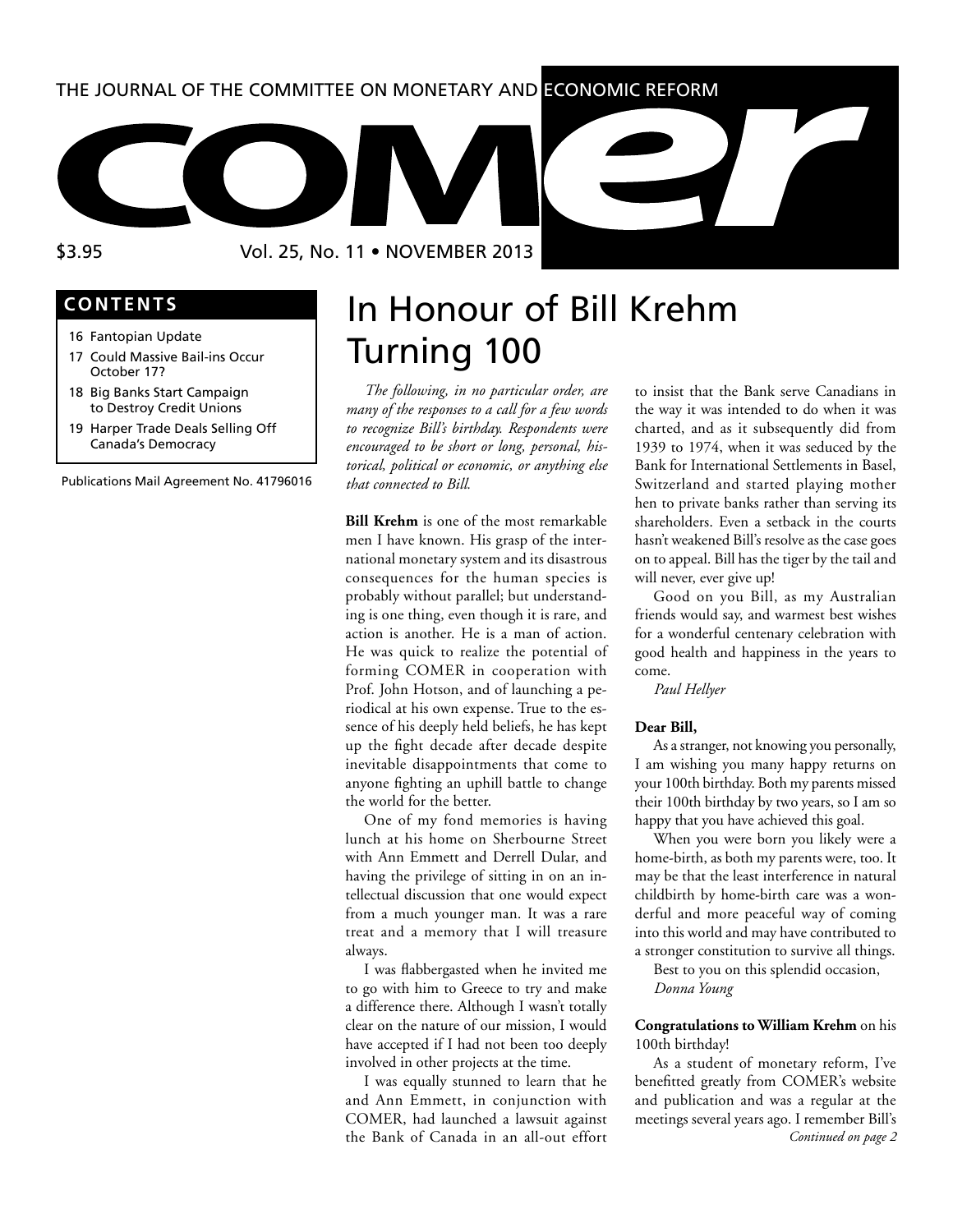

FOUNDING EDITOR John Hotson 1930–1996

PUBLISHER–EDITOR William Krehm (comerpub@rogers.com)

INFORMATION SECRETARY Herb Wiseman (herb.wiseman@gmail.com)

*Economic Reform (ER)* 

(ISSN 1187–080X) is published monthly by COMER Publications 27 Sherbourne Street North, Suite 1 Toronto, Ontario M4W 2T3 Canada Tel: 416 -924-3964, Fax: 416-466-5827 Email: comerpub@rogers.com Website: www.comer.org

COMER Membership: annual dues (includes *ER* on request plus 1 book of your choice): CDN\$50

#### *Economic Reform* Subscription only:

One year, 12 monthly issues, in Canada CDN\$30, Foreign CDN\$40

*Send request and payment to:*

COMER Publications 27 Sherbourne Street North, Suite 1 Toronto, ON M4W 2T3

*ER* Back Issues: CDN/US\$4, includes postage; additional copies same issue, \$2; additional issue same order, \$3. Send requests for back issues to Herb Wiseman, 69 Village Crescent, Peterborough ON K9J 0A9.

#### Copyright © 2013 COMER Publications All rights reserved

Permission to reproduce is granted if accompanied by: "Copyright © 2013 COMER Publications. Reproduced by permission of COMER Publications"

Postmaster, please send address corrections to: COMER Publications 27 Sherbourne Street North, Suite 1 Toronto, Ontario M4W 2T3

PRINTING AND DISTRIBUTION Watt Solutions Inc., London

Printed in Canada on recycled paper. æ.

#### Bill Krehm *from page 1*

patience and erudition and willingness to explain things to relative newcomers to the issue of monetary reform.

Mr. Krehm has my utmost respect and gratitude and I am convinced that our cause of a just monetary policy will finally triumph. The time is probably near, as the vast financial frauds are once again being exposed as the global system teeters towards an even worse collapse than the subprime debacle.

I want to thank Bill for his great generosity and for his decades of activism in the name of monetary *Truth* and *Justice* for Canada.

Sincerely,

*Solomon Fagan*

**Congratulations to Bill** on reaching the wonderful age of 100. I was delighted to meet Bill at the Bromsgrove Group conferences at Bromsgrove near Birmingham, England. The conferences dealt with monetary reform from various points of view with representation coming from many countries including Australia, New Zealand, Canada, USA and Iceland.

It was my privilege to chair a large number of sessions at these conferences when Bill was either a speaker or entering into debate following other speakers. I was impressed by Bill's depth of knowledge and clarity of thought. All this achieved without the use of notes.

I look forward to many more contributions from Bill over the years to come. He has much to contribute to the international debate on monetary reform and the exposure of the evils of debt.

Keep up the good work Bill. *Best wishes from Donald Martin, Sudbury, Suffolk, England*

**Congratulations to Mr. Krehm** on his longevity and accomplishments!

And on his upcoming 100th birthday.

Does he continue to function well, or has his amazing courageous attempt to straighten out the Bank of Canada to the benefit of his fellow Canadians, taken its toll on him? Facing a giant would stagger much younger persons.

I celebrated my 90th birthday this year, and feel I still have much to accomplish, regardless of severe hearing impairment and other health issues. Mr. Krehm has been an inspiration to me since I became aware of COMER a few years ago. With no hearing in right ear, and only 17% in left ear, with the help of an expensive aid, I am able to function in a limited way, but not in a group. I seldom attend COMER meetings for that reason, but am pleased to be associated with the Kingston COMER group and participate. But I enjoy keeping up with members activities via e-mail. I have yet to meet Mr. Krehm.

My regards sincerely, *Mary Gartenburg, Kingston, ON*

#### **Bill Krehm**

Little could young Bill Krehm have imagined, as he languished, on a hunger strike, in some wretched Spanish prison, that he could be up and at it these many decades later! (at this time, he is boning up on his Greek, in preparation for his third trip to Greece in as many years, out of concern and indignation over what is happening there.)

When his original and creative thinking came to the attention of John Hotson, Bill was introduced to a small group of professors of economics who, like Bill, were concerned about monetary and economic issues. They founded COMER.

As I review some of the output of COMER, and recall its countless meetings, conferences, submissions to government commissions and politicians, I am newly impressed.

For one thing, at that time, *no one* was speaking out about the need for monetary reform. COMER was a "wee, small voice" trying to make itself heard beyond the bell jar of silence under which the money power had effectively started the truth about money. I believe that COMER can claim some considerable contribution to the penetration of that silence that, although it continues to be their number one strategy, (most mainstreamer economists, politicians, union leaders and prominent political activists treat the subject of monetary reform like Harry Potter's Voldemort), has failed to obviate a vastly improved level of awareness, and a growing font of resources that COMER members would have died for twenty years ago.

Highly instrumental in COMER's work were the many books and the COMER journal whose publication Bill made possible. When COMER was decimated by death, infirmity, and other compelling causes of withdrawal that drained its membership, Bill kept up embers glowing through weekly seminars and the COMER journal.

Now, when COMER is needed more than ever, Bill continues to support and encourage its revival. The young people who have been working with our steering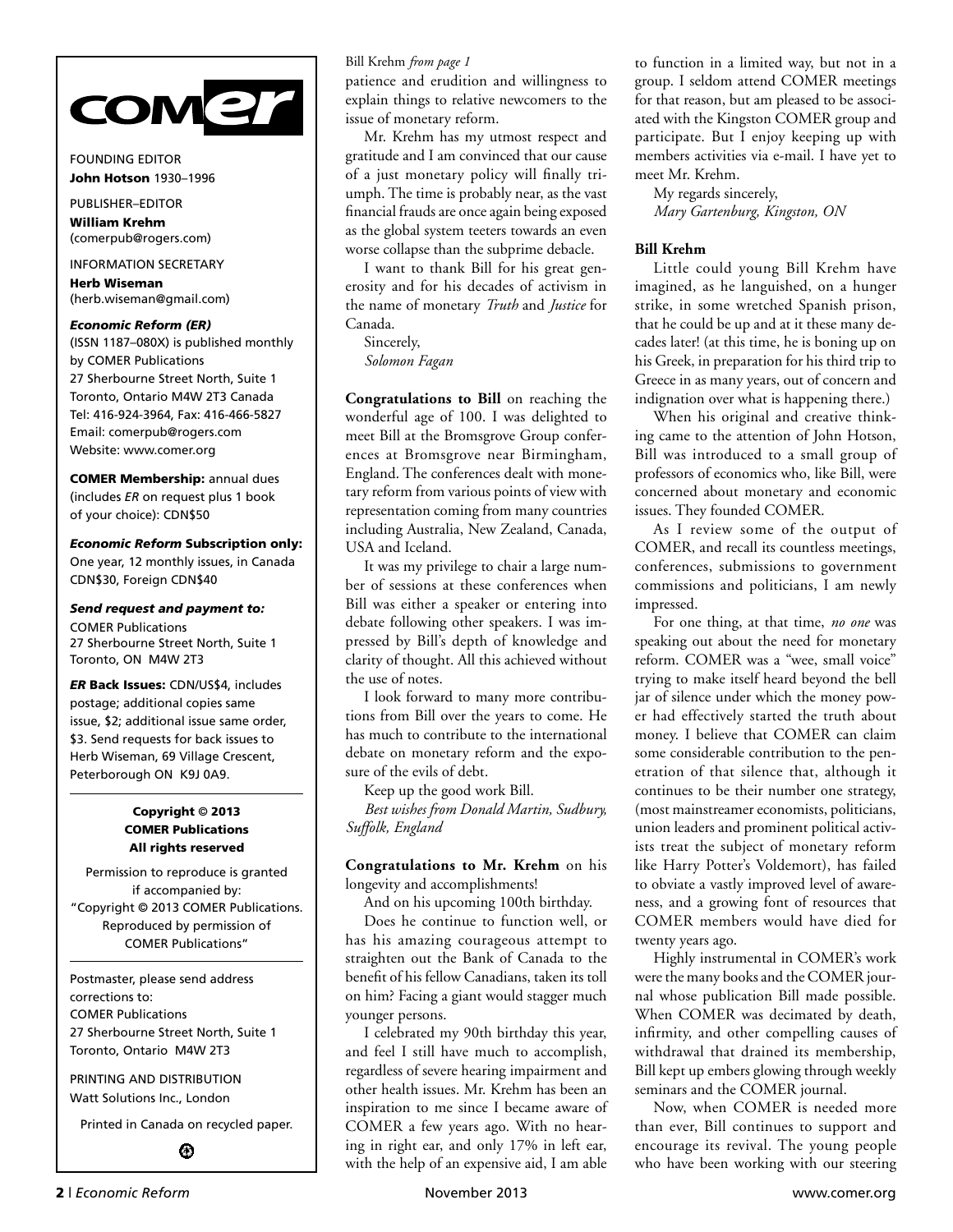committee, for example, and who had been given a copy of Bill's book on *A Power Unto Itself: The Bank of Canada*, were keen to meet him. So although he was to leave for Greece the next day, Bill took the time to join us for lunch, Both he and the young people enjoyed their time together immensely.

Perhaps the single most historically significant action that Bill has undertaken is the COMER lawsuit. It has attracted international attention. My favourite response has come from a group in the Netherlands. They quoted Nietzsche, who said, "And those who were seen to be dancing, were thought insane by those who could not hear the music."

A few months ago, a COMER member reported that as he listened to a popular talk show on short-wave radio, he was astonished to hear Bill's name come up. The show's host reported that one, William Krehm, was taking the Canadian government to court. He went on to explain, in an enthusiastic report, what the lawsuit was about. The program was coming from Nashville, Tennessee!

Recently, a young teacher turned up at a COMER-related meeting, who said that she had been drawn to COMER through a flyer distributed on Mayday, because she was intrigued that an organization would undertake so bold an action.

Many young people, several of them from the Occupy movement, attended last Decembers hearing. They found it exhilarating.

While I respect and admire him for his many qualities and accomplishments, that's not why I *like* Bill. I like him for, among other things, his sense of humor, and his old-fashioned chivalry – both of which are reflected in his constant reminders to me that I am but a "youngster." What a thoughtful boost to the morale, for an octogenarian like me!

For all we owe you, for all you are, and for all you mean to us and to the cause, Thank You, Bill! Thank you!

*Ann Emmett*

#### **Bill Krehm Meets Prominent Monetary Reformers on Speaking Tour for the Canadian Action Party in BC and Alberta**

In mid April 2011, Bill undertook (at his own expense) a speaking tour on monetary reform and COMER to BC and Alberta, on request from the Canadian Action Party (http://actionparty-ne.ca/home) to help orient some of its candidates in the federal

election on May 2, 2011.

Organized by Christopher Porter (http:// en.wikipedia.org/wiki/Christopher\_Porter), then leader of CAP, the meetings were held in Sooke (Buffy's Pub, near Victoria), and in Ladner (Fishermen's Hall), BC; and in Edmonton (Stanley A. Milner Library), Alberta.

These were rare opportunities for both Bill to meet important historical personalities active in monetary reform in Canada as well as members of CAP. Attendance was small, even though each meeting was open to the public.

Bill gave a detailed presentation, touching on both historical developments and contemporary challenges. A spirited Q and A arose after Bill's remarks. People were delighted to meet and speak with him.

Each meeting was attended by an outstanding person in monetary reform in Canada. They included: the late Will Abram (www.occupyourbank.ca/Will\_ Abram\_Biography.php), Jim Jordan, and J. Martin Hattersley in Edmonton (http:// en.wikipedia.org/wiki/Martin\_Hattersley). *Michael Sinclair*

#### **The Krehm Quartet**

The date and origin of the Krehm Quartet are a matter of dispute among historians. The prevailing view is that it emerged around the time when the founder, William Krehm, was the music critic on CBC radio's *CJBC Views The Shows* in the mid-fifties.

The quartet followed the venerable tradition of chamber-music-making among dedicated amateurs in North America and Europe. From the very beginning, the group played only for its own pleasure, sightreading all the music, thereby avoiding the tedium of rehearsals. Erudite conversation during the coffee break was an essential ingredient, with topics ranging from oddities in Russian grammar to the iniquities of the gnomes of Zürich.

It was inconceivable that the quartet would ever consider playing in public. It may have been one of the last groups of its kind in Toronto to be called "amateur," which is no longer necessarily a compliment, especially among young people.

Over the years, many string players participated, culminating in Eugene Kash who played first violin for many years. Among cellists, John Somjen, Robert Spergel, Eitan Cornfield and Denis Kulesha excelled. The clarinetist Jonathan Krehm was occasionally invited to join the group and added twentieth-century works to the usual repertoire.

Every session began with a Haydn quartet. Like the founder, I played both the violin and the viola, but, unlike him, I went silent whenever I could not manage a difficult passage.

In half a century, no one ever noticed. *Eric Koch*

**Thanks for organizing this festschrift** for dear Bill Krehm! My contribution, if not too late:

I met Bill Krehm about twenty years ago at a conference in Toronto. So I have seen the progress of COMER from its early days. Bill is a force of nature and I have marveled over the years at his brilliance and his prolific and deeply perceptive writings! May his influence keep on increasing!

Happy Birthday, Bill! *Hazel Henderson*

*Bill is, as everyone who has ever met him knows, a bookish person. He loves books (their stories, their facts, their imaginings) as others might love sports or vintage cars. Among his related loves are history and Latin.* For Cleopatra at the Breakfast Table*, a book that I've just finished about studying high school Latin with my teenaged daughter, I've had the pleasure of interviewing both Bill and his granddaughter Rachel about their study of and affection for Latin. What follows is the beginning of Chapter 11, "Time Is On My Side." The chapter is introduced by a quotation from Lucan: "All time converges into a single heap."*

Kids teach us about time. Or at least how time, whether we want it or not, lurches, unstoppably, incontrovertibly, forward. As we watch those bundles of fledgling enthusiasm, investigation and contradiction get older, probing and plotting the landscape as they go, we realize that we too must be getting older.

Three people whom I spent some time with and thought a lot about over the past year as I've worked on this book, and whom I mentioned earlier in these pages, are no longer fledgling. Latin scholar Elaine Fantham is in her late 70s, structural engineer Morden Yolles is in his late 80s, and economist and businessman Bill Krehm is in his late 90s. If my youthful daughter Siobhan has kept me aware of my gathering age, I am convinced that these three elders have helped keep me young. Each of them has a strong, driving sense of energy which borders on impatience. Each of them has a rich personal history and a desire to continue exploring and raging, in their own way, against the inevitable dying of the light.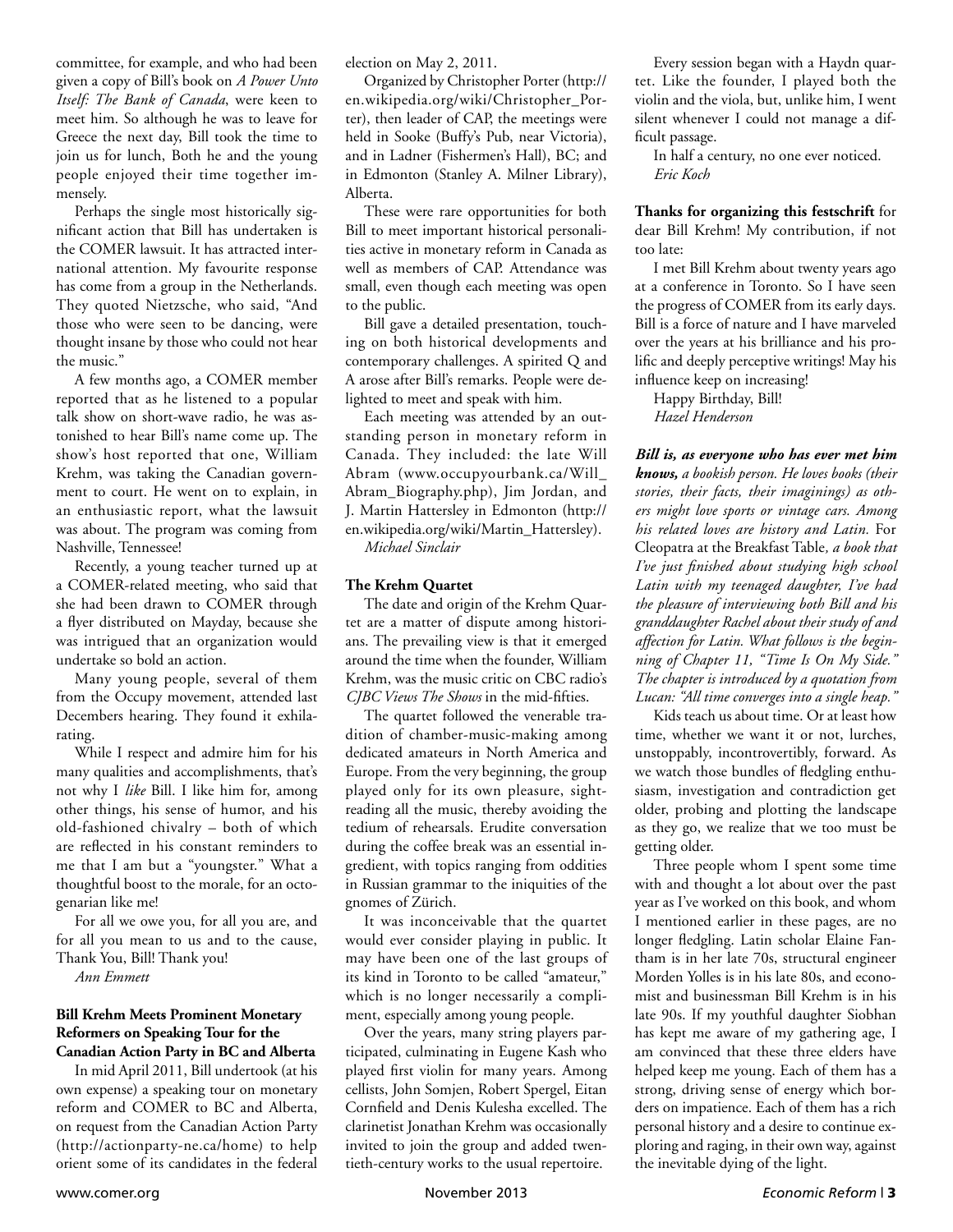Elaine has trouble walking and breathing sometimes, but she continues to churn out books, translations and introductions for Oxford World's Classics and other publishers, most recently on Roman literary culture, and on Seneca, Virgil and Petrarch. And with her rich sense of history and her feisty opinions, she is a great person to go to the movies with.

Mordy can be a bit rickety on his feet, but he goes to the gym every day for what he calls his visits to the shvitzeria, takes and exhibits photographs, continues to run Scaramouche, one of the finest restaurants in North America, and remains fascinated by how the Romans brought water over vast distances through the use of aqueducts, by the concrete used to build the Pantheon, and their other engineering marvels.

Bill seems to be always cold and he often wears a hat and scarf indoors, but he plays the piano almost every day for two hour or so, turns out a 20-page newsletter every four weeks on economic policy and whatever else suits his intellectual fancy, still travels extensively (most recently to Venezuela, Greece and Barcelona), and recently launched a major legal case related to fiscal policy.

These three surely realize that their time is winding down and yet none of them cares to talk about it. They are much too concerned about what comes next: what book to read next, what adventures their children or grandchildren are up to, what the upcoming opera season holds.

When I was in Grade 10 our main history textbook was called *The Ancient and Medieval World*. Although I don't remember doing so, I must have stolen a copy of the book, or simply failed to return my copy as the school year ended, because I still have on my bookshelves my copy of the book. Inside its pages is a yellowing, fading sheet of mimeographed paper that includes a class assignment of 44 questions. Among the questions:

"According to legend, who founded the city of Rome?"

"What was the extent of the Roman Empire on the death of Augustus Caesar?"

"Why was the Christian Church so important after the collapse of Rome?"

I'm not sure when I was in Grade 10 that I read the Introduction with any great sense of commitment or attention, but the words now take on a certain resonance. The authors, addressing the high school audience of the book, tried to invoke our confluence with the past. We students live in a land, the authors tell us, that is the inheritor of all the knowledge and all the civilization and cul-

ture of all the nations that have existed. Any you…in this twentieth century are heir of all the thoughts and all the acts of the men and the women who inhabited this earth before you…. You, like Ulysses, are a part of all the experience of all mankind. The cavedweller of the Old Stone Age, the Egyptian driving his chariot by the Nile, the Greek mathematician, and the Roman legionary fighting for his empire in distant lands, have all contributed in one way or another to your life as you live it today.

This inclusive and encouraging statement is becoming more evident to me now, but how many teenagers – indeed, how many adults – appreciate or even have the inclination to appreciate how closely we are tied to the past? Is there a time when we stop looking toward the future and begin to look toward the past?

Perhaps this shift in attention begins in our twenties (when responsibilities begin to mount up) or when we have children (and experience the accumulating past of the young people that we watch so closely) or when we realize that we have fewer days ahead of us than we have behind us (halfway to our allotted three-score-and-ten, or at 40 years of age, 45 years of age, or can we push this thought out of our mind until we are in our 50s?). Perhaps this shift in concern away from the future and toward the past is a slowly expanding idea that begins, without words, at our first moments of consciousness and continues on over the decades until we are no longer in command of our minds and imaginations.

Perhaps – as I imagine Bill and Mordy and Elaine must do – we encircle the past, present and future into one, and slowly begin to realize that these three times are each contained within the other.

Happy 100! *Peter O'Brien*

**Remembering** Bill Krehm is an unusual man. I have known him all my life as an uncle by virtue of his marriage to my father's youngest sister. I came to appreciate him in this new

way only after reconnecting with him on my return to Canada from a three year sojourn in Scotland and after I had commenced my own career as a research and development scientist providing products and services to the Pulp and Paper Industry.

Bill was a Marxist soapbox speaker in his youth, growing up in Toronto during the depression years of the 1930s. He has since pursued a broad range of interests that account for his being unusual. He speaks several languages fluently, and has a reading knowledge of several more. He is not only an accomplished violinist himself but for some years was music critic for a major daily newspaper in Toronto. He studied journalism and was at one time a foreign correspondent for *Time* magazine. He has also been a freelance literary critic. These aspects of his life ended in the mid 1950s when a review of his income in relation to his perceived needs to finance the future education of two young sons set him on a new course. He borrowed and invested to purchase and build apartment buildings and became a landlord and developer. The exceptional immigrant population growth in Toronto at this time helped this investment quickly pay off. By the early 1960s he was prospering in his new trade.

At that time the Government of Canada levied a new 11% tax on all building materials. In addition to his aforementioned accomplishments, Bill also studied mathematics at the University of Toronto. This led him to undertake a careful analysis of the impact that this new tax would have on his development business. He acted upon his conclusions by selling apartment buildings and investing the proceeds in the purchase of old mansion-style houses in downtown areas of Toronto. The flight to the suburbs and property tax increases in the core city had made these properties unattractive and unwanted. Bill had no trouble cornering the market in such housing. These he subdivided into highly marketable apartments.

His analysis had convinced him that an 11% increase in the cost of building materials would translate into a major increase in the cost to build new apartment buildings, forcing the price of rentals upward and squeezing profit margins. The cost to add to the stock of rental apartments by renovating large old houses purchased at market depressed prices would be far lower and therefore far more profitable than constructing new apartment buildings.

Events proved Bill correct and by the mid 60s he had prospered mightily. But as I said, Bill is an unusual man. His response to his success was to stabilize his business to give himself a profitable return as a landlord, and allow him time to focus his attention on economic theory.

Now why on earth should he do that? Well, Bill recognized that his analysis correctly predicted that a tax levied by the central government would appear as an increase in the price for new rental apart-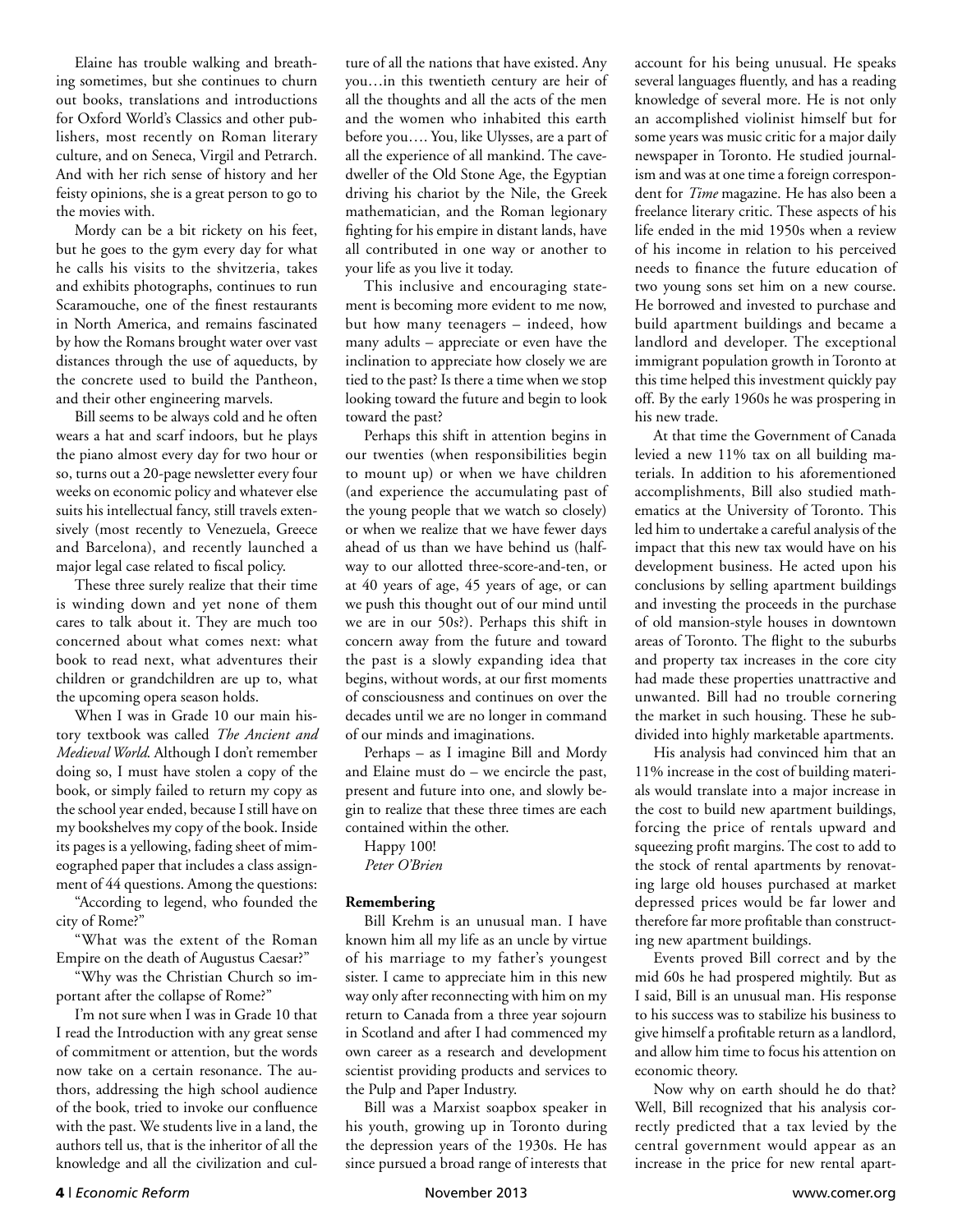ments. He was also sufficiently well read to appreciate that macroeconomic theory denied this possibility. So he wanted to find out where economic theory had gone wrong. His approach was simple. He began with Adam Smith and commenced to read every subsequent book of any significance to the field of economic study in whatever language it had been originally published. This took him several years by which time he had developed clear ideas of how and where economic theory had gone wrong.

By the early 1970s Bill's economic odyssey had led him to appreciate that many societal developments of the mid 20th century were entering the economic sphere as independent contributors to general price increases. These included the burgeoning role of government, the cost impact of new safety, employment and environmental regulations, costs associated with increasing litigation, and other such non-market forces. Equilibrium theory needed to be repositioned to account for these new factors that gave to prices a new component independent of supply or demand.

This component, in fact, was now playing a role in the determination of the supply-demand situation itself rather than the other way around. In discussions at that time, Bill pointed out that in the United States, the combined effect of many of these forces including the Johnson-era funding of both the Vietnam war and his domestic war on poverty, would, in due course, produce a pronounced and general increase in prices. Such increases, misinterpreted as supplydemand inflation, would cause the Federal Reserve Board to increase interest rates and therefore cause a recession with unemployment rising. However, in defiance of equilibrium theory, although unemployment figures would increase, so, also, would prices continue to rise. This simultaneous increase in unemployment and the general level of prices being contrary to current equilibrium theory would, according to Bill, awaken professional economists to the need for fresh thinking.

Bill's prediction about the American economy showed up in the Carter years with then, Chairman of the Federal Reserve Board, Paul Volcker, pushing interest rates upward into the double digits and producing a severe recession. This was not attended by any immediate moderation in price increases. The other side of Bill's prediction, however, that economists would heed the simultaneous increase in unemployment with rising prices, as a call for new thinking,

proved erroneous. The response was simply to label the phenomenon as "stagflation" in the belief that this somehow saved the situation.

Neither Bill nor I at that time could have imagined that so many years later, with him approaching 100 and me at 80, we would still be observing an economy driven and negatively impacted by a pervasive economic dogma, totally oblivious to Bill's ideas introduced so many years ago, and reinforced ever since by his writings as editor of *Economic Reform*, the COMER newsletter. Economists have simply demonstrated unequivocally by their willingness to ignore "irreducible and stubborn facts," that economic studies have no legitimate claim to be considered scientific, dismal or otherwise.

*Wavell F. Cowan*

#### **Bill Krehm at 100**

I am pleased to provide this statement in honour and appreciation of Bill Krehm for his many contributions to Canada and to the readership of the *Journal of the Committee on Monetary and Economic Reform* of which he was a co-founder with my friend and former colleague the late John H. Hotson.

Let me say at the outset that I stand in awe at Bill Krehm's personal history<sup>1</sup> and the volume of his published work. The monthly issues of COMER appear with his name attached to many articles which he has written; additionally, he has made available to readers his gleanings from national and international reports on banking and financial troubles. A valuable research base is available to all through the COMER online archives.

Additionally there are writings in book form starting with *Price in a Mixed Economy: Our Record of Disaster* (1975), *Babel's Tower: The Dynamics of Economic Breakdown* (1977), *Democracies and Tyrannies of the Caribbean* (1984), *Democracies and Tyrannies of the Caribbean in the 1940's* (1999), *Meltdown: Money Debt and the Wealth of Nations* (five volumes); *Towards a Non-Autistic Economy – A Place at the Table for Society* (2002). He is clearly an intellectual in the good sense that is reserved for the use or application of that word. He makes his expertise available to and uses his voice to speak on behalf of society.

I want to cut to the chase as it were. (That is to my possibly mundane matters.) In the title *COMER economic reform* is stressed in putting the "er" in bold but lower case letters. The word *Economic* should be taken to refer to (1) the economic system and its institutions (including monetary) and (2) the discipline of economics.

John Rawls asserts that *Justice is the first virtue of social institutions, as truth is of systems of thought. A theory however elegant and economical must be rejected or revised if it is untrue; likewise laws and institutions no matter how efficient and well-arranged must be reformed or abolished if they are unjust*.

Capitalism is an immoral system because (following C.B. Macpherson2) it prevents the fullest development of the human capacity at least in those of us from whom labour power is transferred. Capitalism in this regard coerces and is like slavery; slavery was abolished but still remains. With capitalism Rawls seems to provide for reform or that it should be abolished. Thus capitalism will remain whether reformed or abolished.

The discipline of economics, to the extent that it is based on the neo-classical model, fabricates for its own purposes a system of thought that is untrue. The equilibrium model and its associated paraphernalia such as Pareto optimality cannot possibly hold in a world of constant change. The discipline may be said to provide employment for *specialists in the generation of untruths*. This process has gone on for decades at the expense of the tax paying public because the tax paying public either doesn't know what is being done to them and their children or doesn't care so long as there is an expectation of a salaried job after graduation.

So Rawls words, in effect, imply a rejection of neo-classical economic theory and the *marginalist apparatus that has, in fact, marginalized the importance of economics*. The point is that economics ought to start with the truths that we know and build on them.

Bill Krehm's work listed above focuses on both reform of the system and its institutions and the reform of economics as a discipline.3 The title of his 2002 book is *Towards a Non-Autistic Economy – A Place at the Table for Society* (2002). The term autistic has been often used to refer to mainstream economics. Krehm Is critical of the mainstream and its use of mathematics and he opens things up by setting a place for society at the table. He has to be concerned with democracy and fairness. The concern seems to carry over from his personal history and from his work on democracies and tyrannies in the Caribbean.

I suspect that most liberals will be aghast at an economics discipline that knows no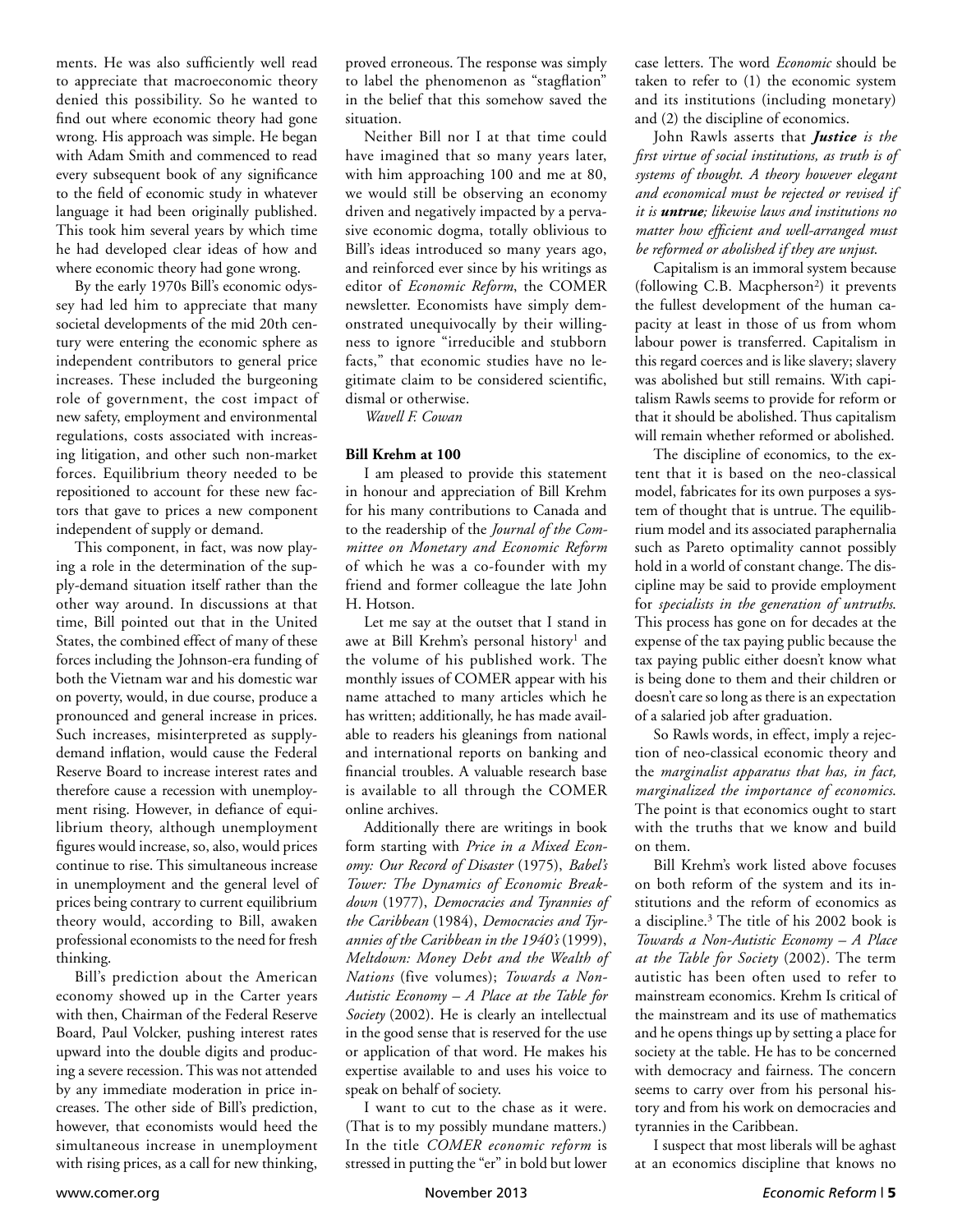boundaries (that does not constrain what is to be studied). My friend and former colleague the late John Hotson (and cofounder of COMER with Bill Krehm) was certainly taken aback when he early on saw what I was doing. I suspect that, as an American liberal in a post-Keynesian tradition, he, like Keynes, I am told, saw the task of economics as merely to *save capitalism from itself*. But with capitalism defined as immoral from the outset far more than technical Keynesian economics is required. Systems and institutions must be made moral.

So, what seems to require stress is morality. Joan Robinson agreed with Kenneth Arrow that "the invisible institution of the moral law" was necessary to society."4

It may be that system reform will follow if embarrassing moral charges are laid at the doors of the various offenders who impose social costs on society and enrich themselves while impoverishing their clients. In fact perhaps as a matter of their own survival and a quiet life, ethical questions seem to be of some concern for some capitalist firms. Two examples: UCDA (Used Car Dealers Association) of Ontario; and Siding and Window Dealers Association (SAWDAC) and Renovation Canada Window Wise – Replacement Windows Quality Assurance Program. It is said that *"We SAWDAC educate the consumer on what criteria to look for when hiring a contractor. We also educate contractors on the demanding procedures and high standards they must follow in order to earn and retain their nationally recognized SAWDAC certification.*

These efforts may simply be attempts by members of the respective organization to shore up their own business prospects. Harry Glasbeek downplays attempts at ethical corporatism.5 No matter how shored up the underlying lack of moral foundation remains.

However, economics departments wanting to create a socially responsible microeconomics to replace the untruths of neo-classical teaching might give thought to courses and assignments that would document the technologies and modes of operation (how income is extracted from consumers) of business firms in various sectors. These courses and assignments would look at ethical considerations and instructors and students could put their findings on the internet. Deans and other administrators, who all say that academic freedom is to be used responsibly, might object to rocking the boat. In fact this sort of replacement for neo-classical economics, is, or would be, a proper (socially responsible) exercise of one's

### BookStore

*Books by Hazel Henderson, W.F. Hixson and William Krehm can be ordered online at www.comer.org.*

#### By William Krehm:

- *Towards a Non-Autistic Economy*
- *A Place at the Table for Society* • *Babel's Tower: The Dynamics*
- *of Economic Breakdown*
- *The Bank of Canada: A Power Unto Itself*
- *Democracies and Tyrannies of the Caribbean*
- *How to Make Money in a Mismanaged Economy*
- *Meltdown: Money, Debt and the Wealth of Nations*
- *Price in a Mixed Economy Our Record of Disaster*

academic freedoms.

#### *W. Robert Needham*

1. Brett Popplewell Staff Reporter, published on May 17, 2008. "Toronto revolutionary, 93, girds for one more."

2. "…a capitalist society…compels a continual net transfer of part of the power of some men to others, thus diminishing rather than maximizing the equal individual freedom to use and develop one's natural capacities which is claimed [by the proponents of capitalism]." C.B. Macpherson, *Democratic Theory: Essay in Retrieval*, 10-11.

3. The recent Federal Court decision on the lawsuit launched by COMER (Bill Krehm and Ann Emmett) regarding the Bank of Canada is at – http://decisions.fct-cf.gc.ca/ en/2013/2013fc855/2013fc855.html. This court document reads in its introduction: " This is a novel proposed class action proceeding. It seeks, in essence, to compel the Defendants (Crown) to comply with the *Bank of Canada Act*, [1] (*Bank Act*) and to take certain steps pertaining to monetary policy in Canada. This proceeding alleges wrongs of statutory and constitutional abdication of action and infringement of all Canadian citizens' rights under various statutes and the Charter of Rights and Freedoms (the Charter) [2].

4. M.S. Turner, *Joan Robinson and the Americans*, 161. Citing JR, CEP 5:43-47.

5. See: Glasbeek H., *Wealth by Stealth: Corporate Crime, Corporate Law and the Perversion of Democracy*, Toronto: Between the Lines, 2002/03; Glasbeek, H. "Commercial Morality Through Capitalist Law: Limited Possibilities," *La revue juridique Themis*, XXVII, No 2-3 (1993), 263-308; Glasbeek H., "The Corporate Social Responsibility Movement – The Latest in Maginot Liners to Save Capitalism," *Dalhousie Law Journal*, 11 (1988). See also: Robert Heilbroner, *In the Name of Profit: Profiles in Corporate Irresponsibility* (Doubleday, 1972).

#### **Honouring Bill Krehm**

I first met Bill Krehm in the summer of 1990. At a COMER meeting in Toronto, John Hotson asked me if I wanted to go to Muskoka for a weekend retreat about economics. Since I lived in Parry Sound at the time, and it was on the way home, I said yes. I had no idea how profoundly my life would change that weekend.

The retreat was held at Paul Hellyer's Arundel Lodge and some of the best economic minds on the continent were there. Bill was one of them. I remember wondering how old he was. To me, a young man not even 40, he appeared quite old, but he had a youthful, passionate dynamism about him that betrayed that impression.

Throughout the weekend Bill was called upon many times to expand upon an economic subject and he was always eager to jump in. He had a marvelous imagination and a delightful staccato enunciation which always struck the most important points with a ringing clarity.

That weekend I learned how to question the mainstream economic rubbish that I fled from at the U of T. Despite getting a 90% average in the subject, the way we were taught to accept without question had infuriated me. That weekend, Bill and John opened my eyes to a completely different history of money and economics and I shall carry that gratitude with me forever.

Thank you Bill – and a Happy Hundred. *Don Findlay*

**I have known William Krehm** for only a few years, but he has had an enormous influence on me and my views on monetary economics. I sought him out a few years ago as I slowly came to realize the great swindle we Canadians have been subjected to since the Bank of Canada was emasculated in 1974. As an employee of the Office of the Auditor General of Ontario, I had been conducting research into Ontario's debt history, and as my discomfort with what I was learning grew, I expanded this research to look into the debt history of Canada as a whole. Somehow in that process I came across the Committee on Monetary and Economic Reform organization and started reading some of its materials, including many of Bill's personal contributions. I found his writing delightful; I loved his wry, pithy style, his poignant observations, his wonderful humour, his desire to help all Canadians, and most of all, his well-supported message on the need for monetary reform.

As my interest in the abuse of our money system became stronger, I sought to awaken my Office's interest in raising this issue under our mandate to make recommendations to government to improve the economy and efficiency of its operations. It had became obvious to me that the government should eliminate its increasingly dangerous habit of going hat in hands to private banks, and letting them create and then lend us our own money at interest. The creation of the Bank of Canada in the 1930s had made such stupidity unnecessary, and this Bank's money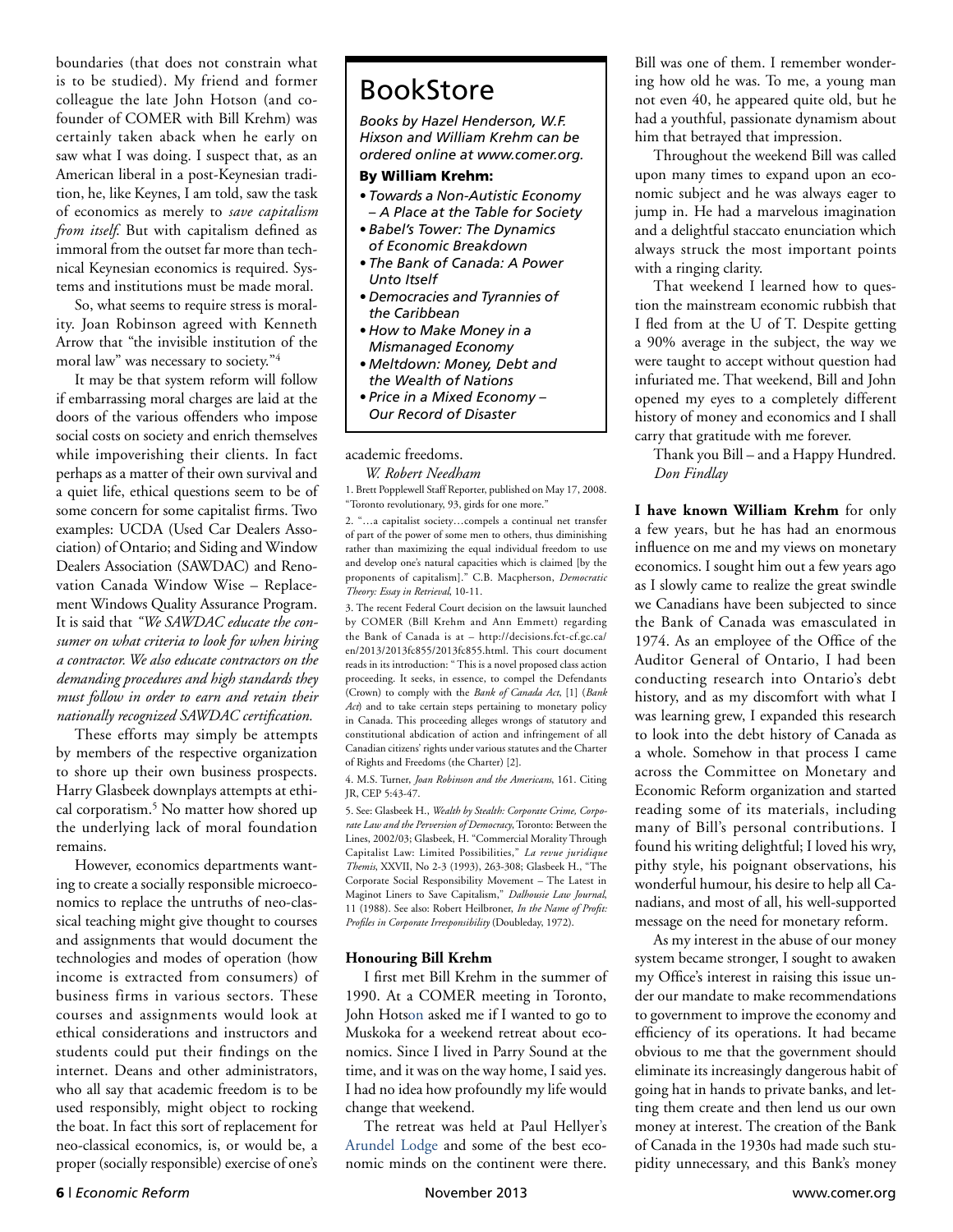creation ability was used to wonderful effect until 1974 on such major projects as financing our World War II efforts, building the St. Lawrence Seaway, connecting Canada by road via the Trans Canada Highway, support programs for returning veterans, paying "baby bonuses," and introducing universal health care. Because the Bank of Canada was 100% owned by the people of Canada, all interest received on its capital loans was provided back to the Canadian government and therefore available to be spent by the federal government into the Canadian economy as "debt-free" money. Recipients of these payments could pay off their own personal debts and build private wealth. The result was a Canada with no public debts to speak of, a much lower private debt load, full employment, low inflation, and a social safety net that was the envy of the world. Despite being one of the most resource-rich nations on earth, this now all crumbling to pieces since we compromised our sovereignty by joining the international banking cartel. The cartel of course insists that all money be created through the issuance of debt that must be paid back with interest to private sector bank owners. Besides being totally unwarranted, these payments create a constant money "scarcity" in society that monetary theory clearly demonstrates is devastating to an economy.

I remember calling COMER at one point in my saga, asking if I could talk to someone about these issues. I was immediately invited to visit, and when I did so, found I was actually at Mr. Krehm's home in Rosedale. I believe it was Rita who answered the door, and she presented me to Bill in his living room, where he was of course surrounded by a huge pile of the day's newspapers. He was extremely gracious and patient with me, and spent at least an hour and a half patiently answering my questions. I ended up walking away with a number of COMER publications, including the wonderful *A Power Unto Itself: The Bank of Canada*, which Bill himself wrote and several volumes of the *Meltdown* series for which Bill acted as both editor and contributor. I remember he did not even want to take my money, even though I assured him my office was covering the cost.

At the time Bill advised me that I was unlikely to get very far in my efforts, as, given the vested interests and the enormous sums being siphoned off under our current system, reforming government borrowing polices from within the system was likely impossible. I was much more naïve at the time, still believing that rationality prevailed in our governments, and that officials could be shown the error of their ways. Of course, I was dead wrong and Bill was 100% correct. My attempts to have our public borrowing policies properly scrutinized was blocked at every turn, as the financing interests inside the Ontario government quickly circled the wagons. All of the old myths, lies, and propaganda points that are used to defend the sellout of Canadian citizens to international corporate and banking interests were trotted out and chanted hypnotically, and my initiative died ignominiously. However, Bill has inspired me to never give  $up$  – if he can still be fighting for justice at 100, how can I quit?

My latest memory of Bill was at the courthouse during the Bank of Canada law suit preliminary hearing. Despite looking very frail, he was obviously still inspiring those around him. Perhaps sensing there would not be too many more opportunities to do so, people were bringing him their copies of *A Power Unto Itself* and he was graciously signing them. I had not brought my copy, but I gravitated to the area anyway, and ended up with a new second copy handed to me, which Bill then proceeded to sign.

I noticed that the oldest living male has just died in New York State at the age of 112. The next male in line is 111. Hang in there Bill – you are moving up the list quite quickly! Getting to the top of the list would give you space in the Guinness Book of World Records – another opportunity to get your much-needed message out. Mr. Krehm – thank you from the bottom of my heart for your contribution to Canada.

*Paul Amodeo*

**I have had the pleasure** of meeting Bill on several occasions at COMER meetings, I wish I had become a COMER member sooner than a few years ago. He really is a fascinating man, I do admire him and feel very lucky to have had these experiences.

I thought this might be of interest and humorous to some; the fact that William was born the same year that the Federal Reserve was conceived and William being the antithesis to FR monetary policy.

Sincerely with respect,

*Randy Smith*

#### **To William Krehm, in recognition of:**

• Your unswerving dedication to reviving the role that our Bank of Canada could and should be playing in the life of Canadians.

• Your constant support of the Commit-

tee on Monetary and Economic Reform.

• Your support for many years of the COMER website.

• Your publication of the *Journal*, *Meltdown* and other books and above all your singular decision to sue the Government of Canada over its misuse of our Bank of Canada.

The undersigned members and friends of the Kingston Chapter, Committee on Monetary reform, present you this simple scroll to show our appreciation November 20, 2011.

*Hugh Jenney, Treasurer Dolores Priestman Jerry Ackerman Richard Priestman Darko Matovic Tim Seitz Ann Emmett Keith Wilde Helen Channen Nora A. Parish Kevin Connoly William R. Parish Claire Jenney Don B. Rogers Wilmer J. Hill Sandra Willard Tom J. Kennedy J. Lewis Mary Gartenburg*

**I am not quick enough** to write a paper of the standard needed, indeed I have been trying to do it all my life, and have not succeeded. Perhaps I can speak for those like me, who have good intentions and are strong believers in our ideas. Those who understand the need for, and the benefits to be expected, from monetary and economic reform, have a lifelong interest and goal as well as a burden. It is helped by a wise and thoughtful leader.

Thank you William Krehm. *James W. McGillivray*

*While I don't have any personal anecdotes that come to mind, Bill is one of my favourite people, just for the record.*

*A friend sent this comment about the festschrift that I promised to forward.*

*Regards,*

*Jozsef Izsak*

By the way, in my humble opinion, the Festschrift should mostly consist of serious articles by recognized writers and economists, on themes that have pre-occupied Bill for much of his career – monetary policy, the public good, citizen activism, public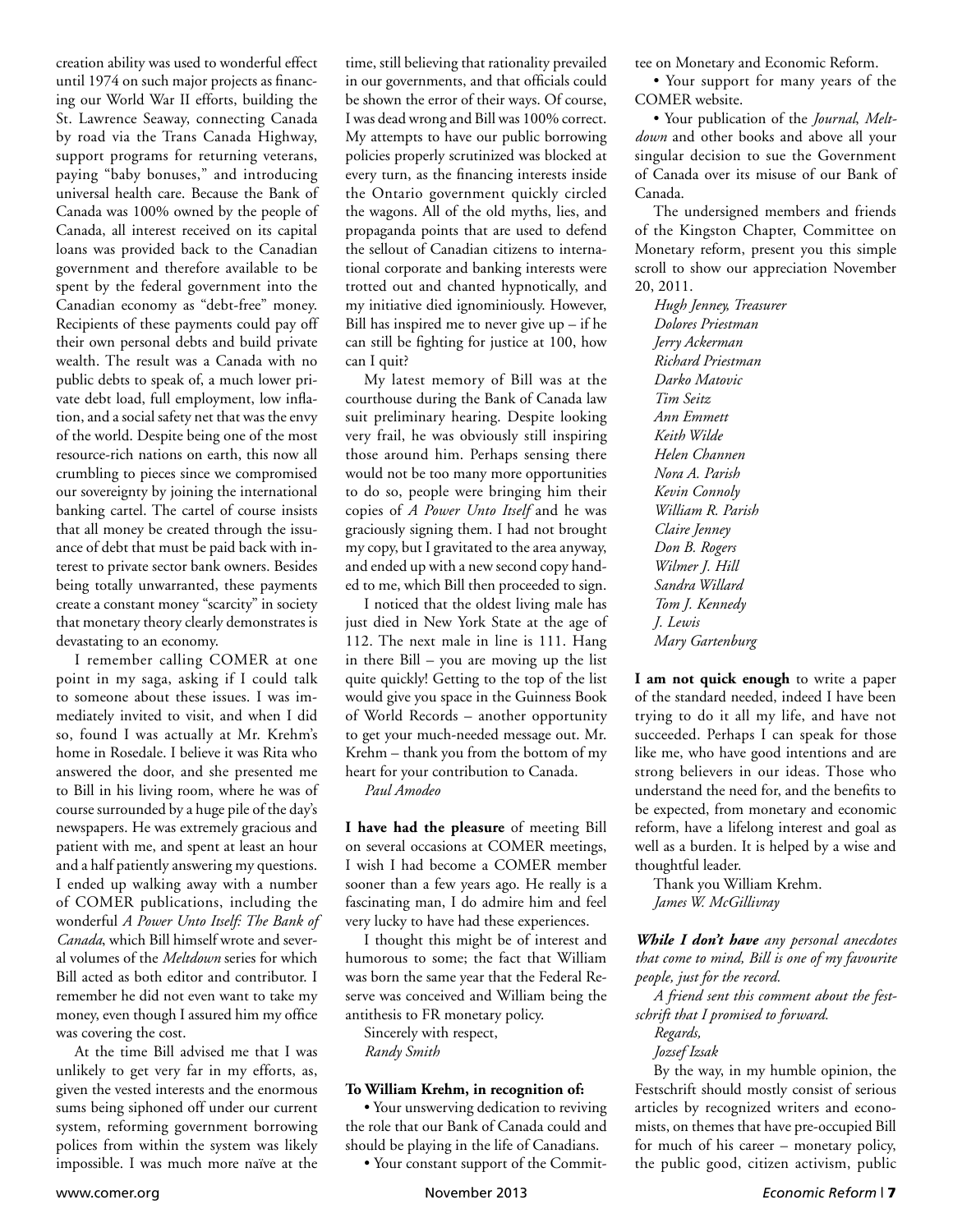education….

Suggested contributors:

Margaret Atwood (who gave a Massey

lecture series on debt) Paul Krugman William Greider David Crane Noam Chomsky Lewis Lapham Steve Keen Yves Smith Linda McQuaig Mel Hurtig Joseph Stiglitz Warren Buffet George Soros Chris Hedges Stephen Lewis David Suzuki

And, yes, Neil Macdonald (at least he has raised the profile of the fact that governments can create money – he just needs to have the picture filled in so that he understands better).

Some leading economist from Scandinavia, France, etc.

The objective should be more than to create a cozy scrapbook of anecdotes from family and friends, but to elevate Bill's stature and draw attention to his accomplishments, and also to elevate the issues that he discusses. The idea is to break out the discussion into a broader public forum and this can only be done with people of national and international (and to the greatest extent possible, mainstream) repute writing to show that Bill isn't a crank and that his ideas are relevant and legitimate, now more than ever. This is an opportunity that should not be wasted, and it may be the last one. If COMER wants to take the next step and "grow up" as an effective organization, rather than a very small social club, it should not let this opportunity pass…. The question is whether the COMER-ites can step up to the plate or not.

Just a thought.

**I first encountered Bill Krehm** at the Bromsgrove conference of 2007. I already knew of him from reading his articles reproduced in the British publication, *Sustainable Economics*. Even so, I was at least mildly surprised at the idea of a nonagenarian making such a transatlantic journey.

These conferences, now sadly now ended, were wonderful gatherings of a small band of wise trumpeters ready to bring down the walls of Jericho. However the accommodation, whilst secluded, congenial and cheap,

had the drawback of room sharing.

Driven out by snoring sometime after midnight I made for the lounge perchance to catch a little sleep on one of the sofas. I had hardly settled down when Bill arrived, likewise unable to sleep.

So we chatted into the small hours, Bill sparkled. It is an achievement for any person to reach their middle-nineties fully functioning, let alone shrug off jetlag and insomnia with such ease.

So I learned first hand of his time as a young kitchen hand in New York during the dark Autumn events of 1929. Naturally we talked economics and radical things and the ease with which people will adhere to misconceptions. He hinted at some European adventures during the 1930s but would not be further drawn.

It is an event I will always remember and treasure. But conversations with walking history are rare events,

*Frank Taylor, Runnymede Project, Chetton, Shropshire, England*

#### **Here is my tribute to William Krehm.**

I met Bill in July, 2009. He struck me immediately as a courtly man. At the time, he was ninety-five years old, sprightly, mentally acute and physically active, playing the piano every night for two hours until he felt his "sitzfleisch." Bill spent a great deal of time working on his monetary and economic reform journal for COMER which he sends out into the four corners of Canada and beyond. I know that COMER means a great deal to him as does its success.

Finally, I'll remember Bill's good humour, intelligence and stamina.

*Dr. Dagmar Novak*

**At many a COMER meeting,** when confronted with a question that reveals some inadequate knowledge of basics, William Krehm patiently and with interest has gone over the groundwork. Though this irritates some who attend regularly, it is less important to pass information to those who are already aware than to those who are not.

As a language teacher, I have often noticed that at advanced levels, the problems people encounter are caused by an inadequate knowledge or memory of what would have been taught at the basic levels. William Krehm understands this, and does not value those "in the know" above those who wish to be included.

At lunch during a COMER conference in Toronto some years back, I had the privilege of sitting next to him and sharing freeranging conversation with him. Since then, he has shared some of his experience with regard to learning in general.

Something which he emphases is the importance of looking beyond what is readily available. Being able to read in several other languages opens up other ways of understanding, and has the added benefit of improving mental flexibility. So now I use some of my spare time improving on my facility with other languages. He stresses that watching videos and listening to tapes or lectures cannot equal the efficiency of reading. That insight has led me to use YouTube and the like as a hook that draws me toward reading further on a subject. This message about the importance of reading is easy to pass over, but is strengthened by the fact that book read by millions, the Quran, has a piece that begins with the command, "Read!" and describes a reward for teaching the illiterate to do so. With the basics, we are enabled to move on.

Not only in words, and he has written many worthy books and articles, but also in deeds, William Krehm inspires many of us to seek a deeper understanding of the world and act on it responsibly. A face to face encounter with William Krehm has an enduring and far-reaching effect, and I am grateful for the privilege of being in his circle of influence.

*Anne Eriksen*

#### **An Interesting Moment at the 2007 Bromsgrove Conference**

My story is of Bill at a Bromsgrove meeting (2007) with Stephen Zarlenga (Director, American Monetary Institute). Bill was arguing his 50/50 solution against SZ's 100% fractional backing plan. Stephen had been talking and during his talk quoted from the late John Hotson. Bill then got up and pointed out (to everyone's amusement) that John (while he was alive) had agreed with his (Bill's) position – a priceless moment.

*Dr. Simon Mouatt, Senior Lecturer, Faculty of Business, Sport and Enterprise, Southampton Solent University, Southampton, UK*

#### **Some Recollections on William Krehm's Contributions to Canadian Political Economy**

I first met Bill Krehm in the mid-1970s when I was still a graduate student at Mc-Gill University in Montreal. Bill had been invited to speak at a departmental lecture series and, since I had been working on questions of aggregate price formation for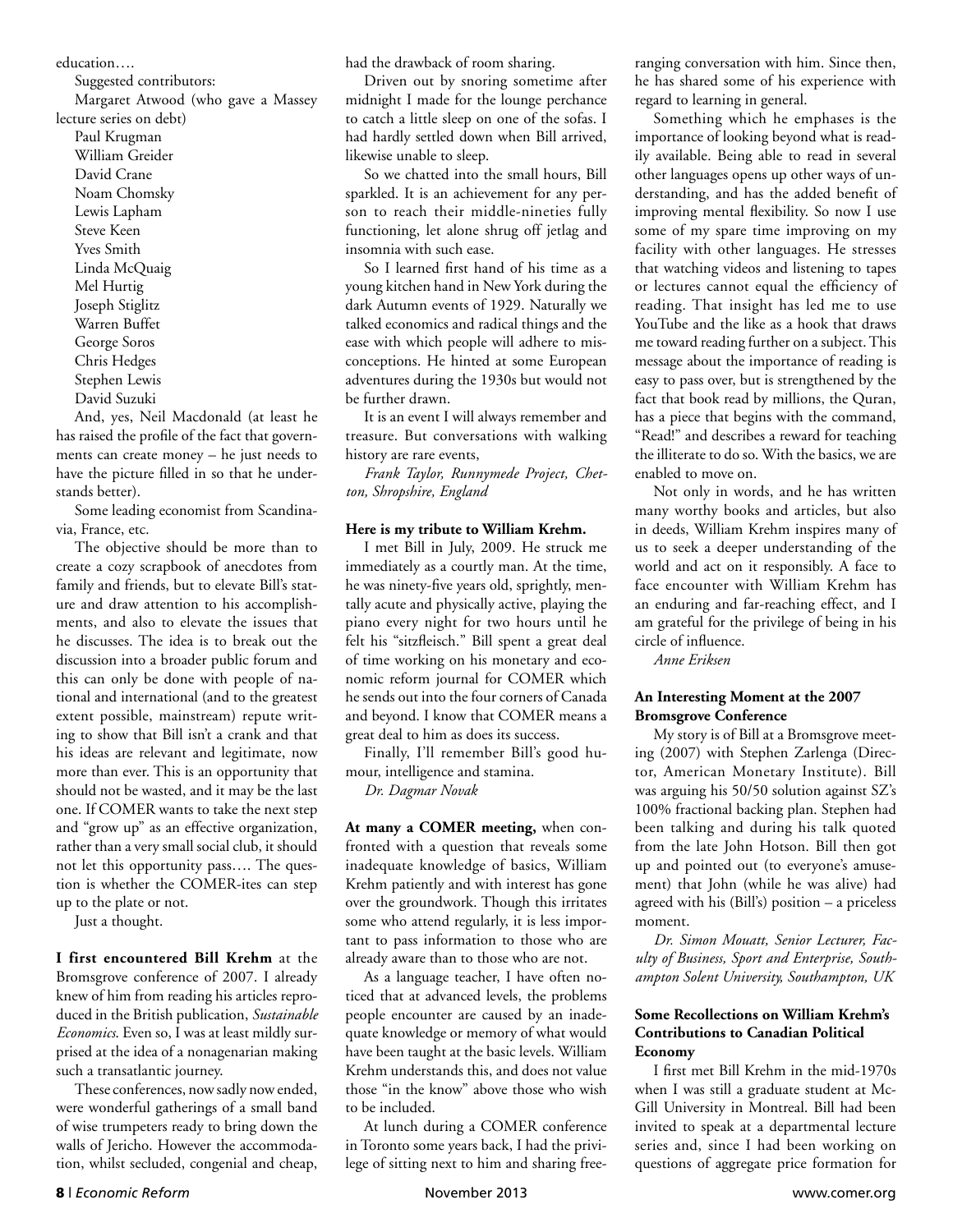my PhD, I had decided to attend his presentation. The seminar focused on his recently published book, *Price in the Mixed Economy,* that had come out in 1975. I was struck by both the depth and yet "common sense" of his analysis. For Bill, some of the underlying inflation in a mixed economy had to do with how the trend growth of the public sector had led eventually to tax-shifting of these costs by corporations, thereby being reflected in higher prices, followed by feedback loops as trade unions sought to recoup their loss in purchasing power. He argued that policies of monetary austerity through higher central bank interest rates to combat inflation at the time would perversely affect the real economy and all that was really needed was properly to account for public sector capital expenditures and adjust taxation appropriately.

Perhaps a year later, in April of 1977, I had the pleasure of meeting another important person with whom Bill Krehm will associate during the two subsequent decades until his untimely death in 1996, namely John Hotson. I met John at a conference in 1977 at Rutgers University in New Jersey that had been organized at the time by Paul Davidson and, for me, this started off a long relationship with John. This is because, after I took a teaching position at the University of Ottawa in 1978, John began to invite me on a regular basis to a number of sessions throughout the 1980s that he was organizing at the annual meetings of the Eastern Economic Association, as well as at the University of Waterloo in the summer. It is during these memorable meetings that I eventually met up with Bill Krehm once again, together with such other towering intellectuals as Kenneth Boulding. Indeed, ever since the 1980s Bill and I have had many occasions to see each other and, indeed, the very last time that I saw him was in March of 2012 at the Eastern Economic Association meetings that were held in Boston. This was just a bit after he had travelled to Ottawa to attend a conference at the end of May of 2011 to celebrate the intellectual achievement of another common friend and colleague, Alain Parguez, who had long been associated with the Institut de Sciences Mathématiques et Économiques Appliquées (ISMEA) in Paris founded by François Perroux.

Together with John Hotson, Bill and I have always agreed on the need for government deficit spending during recessions and that, to give a truly powerful boost to the real economy, this government deficit

spending ought to be financed by direct central bank purchases of government securities. However, in order not to frustrate the central bank's policy of targeting a certain level of the overnight rate, these excess reserves or settlement balances that would appear in the banking system (or what nowadays they refer to as "quantitative easing"), would actually have to be mopped via openmarket or repo operations. While we have generally agreed on such a deficit spending policy (but not necessarily on all its details), I never personally supported what had become the prime focus of COMER policy views, which was to institute 100% reserve requirements on the banking sector in accordance with a famous proposal by Irving Fisher in the 1930s. The purpose of such a policy was to prevent banks from creating credit-money, thereby constraining them to being pure financial intermediaries or what some have facetiously referred to as pure "piggy banks." In a recent paper that was published in a book that has just recently been released by Edward Elgar Publishing in honour of Alain Parguez, Hassan Bougrine and I describe why we do not agree with the Fisher proposals or many of its variants nowadays referred to as "narrow banking." I shall not go through the details of our opposition here, but, in the paper, we have argued that it would be more desirable if the government were to nationalize banks and transform them into public utilities than to impose 100% reserve requirements that would necessarily constrain monetary creation exclusively to public sector deficit spending. In a monetary capitalist economy like ours, credit-money advances in excess of saving are the means by which growth can be financed. To make these private expenditures dependent on the amount of private savings in the system would condemn the private economy to either stagnation or the reliance exclusively on government deficit spending for private sector growth. This discussion can be found in: Hassan Bougrine and Mario Seccareccia, "Rethinking Banking Institutions in Contemporary Economies: Are There Alternatives to the Status Quo?," *Modern Monetary Production Economies: Banking and Financial Circuits and Role of the State, Essays in Honour of Alain Parguez*, ed. by L.-P. Rochon and M. Seccareccia, Cheltenham, UK: Edward Elgar, 2013, pp. 134-59.

Having described my differences on the question of narrow banking, this should in no way undermine the profound admiration and respect that I have for Bill. Bill is that rare intellectual who not only can wield respect and admiration among what is now a growing number of heterodox economists, who reject the intellectual wasteland of neoclassical economics, but who, through the strength of his conviction, has fought an uphill battle that, I would argue, very few intellectuals in Canada could measure up to him. I wish Bill Krehm a hundred more wonderful and productive years of good health and intellectual progress. Bill, keep up the good work!

*Mario Seccareccia, Professor of Economics, University of Ottawa*

**This quatrain** from Omar Khayyam's 900-year-old *Rubaiyat* particularly addresses a challenge every youth faces: *Myself when young did eagerly frequent Doctor and Saint, and heard great argument About it and about: but evermore Came out by the same door where in I went.*

This challenge continues today in the Digital Age where incredible amounts of information are quickly summoned via the Internet at the touch of a key. We seek guidance from today's Doctors and Saints in sifting overwhelming quantities of information for knowledge it may contain. Guides we select determine whether we just hear great argument or come out by a different door with knowledge.

Today Doctors of Science sift information (data) seeking knowledge. Their arguments About it and about are conducted in the language of mathematics and have produced knowledge which allows space ships to be constructed, land on Mars, and return data. Doctors of Science may argue about what data means but they come to agreement on what it is. In my search to make sense of the market economy COMER became a most helpful guide. The articles Wm. Krehm edited, wrote, and published each month in *ER* guided me beyond great argument.

I had long puzzled over the creation and distribution of money. From a physical scientist's perspective I first imagined money as an indestructible liquid-like substance flowing in an economy of people buying and selling among themselves. I knew that nations manufactured legal tender and with *ER* I learned how banks created more money by "extending credit." It seemed a magical process lending a depositor's legal tender and collecting interest on it.

Clearly money is not like a material substance, it can be created and destroyed at a bank's discretion. Goods and services are valued (measured) in ill-defined money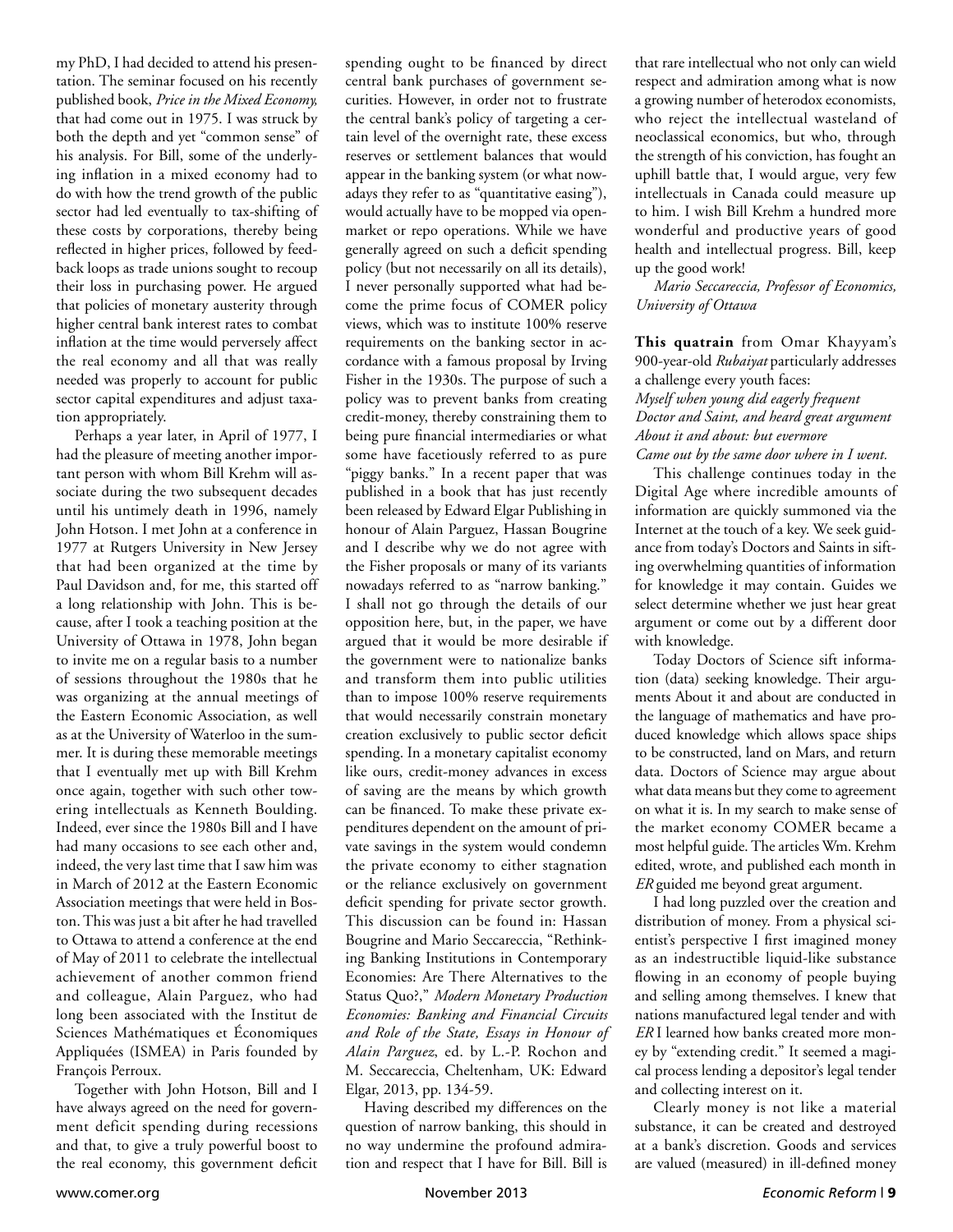units. Scientists measure length, mass, time, in precise standard units: meters, grams, seconds. Carpenters measure length in inches and agree on the width of a door. Money, unlike length and mass, is not a part of the natural world. Money neither grows on trees nor is dug from the earth. Money is a human invention, like inches, used to enable buying and selling in a market economy.

Reading COMER publications I learned about the many ways money is created, valued, and distributed. Kings and emperors once manufactured legal tender, spending it or giving it into circulation at their pleasure. Today it is governments, popularly elected or not, which exercise this sovereign power. Most governments establish a Central Bank to manage their money supply and to underwrite the distribution of legal tender in the public interest. The financial history of Western Nations documents recurring cycles of exhilarating economic growth and despairing collapse. This cycle continues today while Doctors and Saints make great argument about it and about: … much knowledge remains to be sifted from information. COMER publications with Wm. Krehm's leadership guides me beyond Great Argument.

*Robert W. Zimmerer*

#### **On William Krehm, Still Younger than Most Young Economists and Already in the Pantheon**

The first time I heard about William Krehm, I was fifteen, at a dinner with François Perroux, Jean Weiller and Milton Friedman. Through the sister of Jean Weiller, Perroux knew quite well my parents.

Friedman started to speak, shut up! said Perroux, you should read the work of the greatest mind, Bill Krehm. After that I had many debates with Perroux and he told me "Alain, all the great French economists are assholes (sic), but because of their ignorance and lack of culture (he made an exception, Jean de Largentaye). There is only one economist you should meet; Bill Krehm! He is what I hoped to become" (sic).

Later, when I was twenty and started to work for the institute created by François Perroux (ISMEA), I remember very well my first meeting with Bill Krehm. Back home, I told my mother I met a very great mind, dedicated to economics as a science of freedom, free from any connection with the sanctimonious bureaucratic academics.

Since that time, I never changed my early belief: I have only admiration and respect for such a high mind, who being a learned

mathematician quite familiar with the most abstract of the mainstream theories, could unveil their infamy of masking a reactionary ideology by an ad-hoc childish formalization.

When I am depressed by the new little algebraic models and the petty-bourgeois ambition of their authors, I take an immense pleasure in reading Bill Krehm contribution to come.

He is already in the Pantheon of those who strove to use economics in the most multi-disciplinary way to build a better world with Marx, Polanyi and Keynes.

I will never forget that he published a paper of mine on the bureaucratic dictature embodied into the Euro. I cannot forget that he attended the Ottawa conference in my honor and I still admire his comments. How could I forget our last discussions in New York or Boston, in which he encouraged me to pursue my work.

As a conclusion, all what he forecasted was a prophecy which was revealed. A useless banking system, a dying capitalism system, the disaster for the world.

Bill Krehm, really I admire you, your passion, your dedication to the happiness, you are worthy of the Pantheon.

*Alain Parguez, Emeritus Professor University of Franche-Comté, Besançon, France*

**My name is Eric Ferguson.** I have been In-house Counsel at O'Shanter since May 1982. My first day at O'Shanter I was sitting in the lobby waiting for someone to show me my office so I could get started. Mr. Krehm came into the office and asked the Comptroller if a deal had closed the previous Friday as scheduled. When Howard said yes it had closed, Mr. Krehm said good or something like that and he left.

I was floored. As someone who had only been in practice For two years, the deal they were discussing was huge for me and would have merited something – not simply the acknowledgement of the answer. But Mr. Krehm, as anyone reading this publication will know, is exceptionally intelligent and he distills the business to its core. The deal closed and that was that.

I learned then, and this was confirmed many times over the years that with Mr. Krehm, there is no emotion, only the analysis – always sophisticated – and then the conclusions based on the analysis.

Mr. Krehm was in his late 60s when I started at O'Shanter. His energy and passion for his interests in the intervening years have astounded me. Safe to say I have never met anyone like him and it has been a privilege to work for the organization he founded.

**Many congratulations to Bill,** on behalf of my father (James Gibb Stuart).

I'm his daughter, Marjorie, writing to you from my Dad's email address, which I'm just checking for him, as, sadly, he is no longer with us. He passed away last Wednesday, peacefully and at home, which is of course a great blessing.

He had just entered his 94th year, and I know he would want me to pass on his best birthday wishes to Bill on celebrating his 100th.

Regards, *Marjorie (Clifton)*

#### **"American Economist Warmly Welcomes Bill Krehm at Heterodox Economics Conference"**

It happened in Ottawa, Tuesday, May 31, 2011.

Bill and I, and Ann Emmett (the next day), attended the two-day conference, Contemporary Capitalism: Its Financial Circuits, Its Transformation and Future Prospects, at the University of Ottawa. I mentioned during a Q and A session that the gentleman beside me, William Krehm, was the co-founder and driving force behind COMER.

At the break a few minutes later, Bill was very warmly greeted by Professor Mathew Forstater, of the Department of Economics, University of Missouri – Kansas City (UMKC), with words to the effect that he was familiar with Bill's writings and COMER, and was delighted to meet him. The professor's enthusiasm in shaking Bill's hand was clear for all to see.

Dr. Forstater's presentation in Ottawa was entitled "Time of Production, Time of Circulation, and Turnover Time: Exploring the Guts of Marx's Circuits of Capital." The conference was organized by the International Economic Policy Institute (Laurentian University, www.laurentian. ca/content/international-economic-policyinstitute) and ROBINSON (University of Ottawa). (ROBINSON means "**R**esearch **O**n **B**anking **I**nternational and **N**ational **S**ystems **O**r **N**etworks," and is "an unofficial research group located at the Department of Economics of the University of Ottawa" (http://aix1.uottawa.ca/~robinson/english/ what\_is\_robinson.htm ).

Mathew Forstater is on the faculty of the Department of Economics, and is Director, Center for Full Employment and Price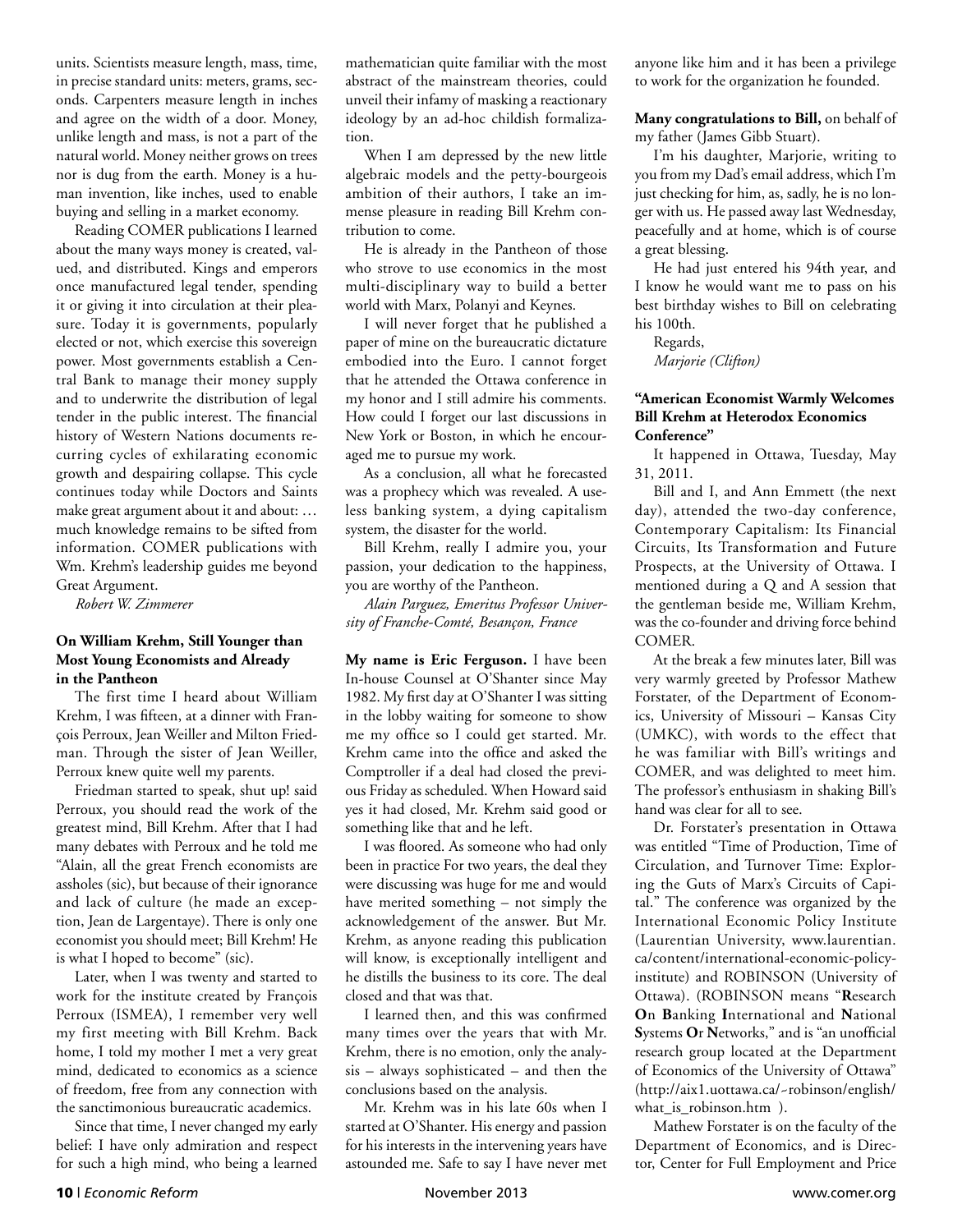Stability (www.cfeps.org), at UKMC. His teaching and research interests include: History of Economic Thought, Economic Methodology, Political Economy, Public Policy, Economics of Discrimination, Environmental Economics, African and African American Economic History.

(Web references: www.cfeps.org/people/forstaterm, http://cas.umkc.edu/econ/ economics/faculty/fac.html, www.facebook.com/mathew.forstater, https://twitter. com/mattybram. His course web page is at http://cas.umkc.edu/economics/faculty/ Forstater/201/index.html.)

*Michael Sinclair*

#### **I have never met Bill Krehm in person** –

just a few long distance phone calls over the 17 years or so I have subscribed to *Economic Reform*.

For that reason, it's obvious I have the greatest respect for his intelligence from many different perspectives and subject areas. I will not be sending any contribution to the Festschrift. But here's my hearty "Happy Birthday" to Bill from Nicaragua!

Please give my sincerest regards to Bill, emphasizing his great contributions to our evolving intellectual civilization.

And I look forward to the "Festschrift" issue of *ER*.

Yours truly, *Bob Mathews, Managua, Nicaragua*

#### **Interest in COMER from Library of Parliament Research Analyst at Heterodox Economics Conference**

In May 2010, Bill, Ann Emmett, Derrell Dular, Stewart Sinclair (no relation) and I attended a two-day conference on Central Banking after the Crisis, organized by Professor Louis-Philippe Rochon, Director of the International Economic Policy Institute, Laurentian University (with funding from the Social Sciences and Humanities Research Council (Canada), and Laurentian University, http://laurentian.ca/content/ international-economic-policy-institute).

The program is at http://heterodoxnews. com/htnf/htn99/Central-banking-toronto. pdf.

Bill was delighted to see the interest in COMER by John Bulmer, then with the Library of Parliament in Ottawa. He became quite interested in learning from Bill, and the two of them spoke a lot at the dinner at the end of the second day. He seemed to enjoy speaking with Bill and appeared to have more than a librarian's interest (if I may use such a phrase!) in what Bill was saying, and

by extension in COMER too.

He was provided with a full collection of COMER books for his and the library's use.

Another memory from the conference. On learning of Bill's presence, high regard was mentioned about the late Professor John Hotson, including by Professor Mario Seccareccia, Department of Economics, University of Ottawa (http://aix1.uottawa. ca/~robinson/Seccareccia), who noted the panels Dr. Hotson had organized at a few annual meetings of the Eastern Economic Association (www.ramapo.edu/eea/conference).

Dr. Seccareccia was one of the coauthors of *The Deficit Made Me Do It* (CCPA:1992, 20 pp.), with Professors John Hotson and Harold Chorney.

*Michael Sinclair*

**I met Bill Krehm** at a talk on Salt Spring Island eight years ago (2005?) when he and Connie Fogal were on a tour that included Duncan. Jan Slakov worked it out to have them come over for a talk here, which I attended along with other islanders, including Bob Bateman. It was this talk that set me on a path of enlightenment and research of my own on the topic of monetary reform and the creation of currency. I was amazed at Bill's depth of knowledge and am forever thankful for the information he passes on to help others understand. With that understanding, we can change the world. Not many realize the importance of a monetary system in the health of a country! Thank you Bill, and congratulations on turning 100!

*Donn Tarris, Salt Spring Island Monetary Foundation Board*

**Years ago** I was inspired by a conference at Waterloo University organized by Hotson. I also met William Krehm there. This perspective led me to write such notes as the following:

The European Central Bank is hopelessly confused and not doing its job. Germany lost WWII, but is now wreaking havoc on the rest of Europe. Here is their lame excuse as reported by *The New York Times*.

"But despite his pledge at that time to do ''whatever it takes'' to save the euro, Mr. Draghi does not appear willing to risk an outcry in Germany by throwing out the rule book altogether. And he must contend with the European Central Bank's 23-member Governing Council, which includes the heads of all 17 national central banks in the euro zone.

"There are 17 governors of 17 member states with completely opposing views," said

Zsolt Darvas, a research fellow at Bruegel, a research organization in Brussels. "There are major disagreements. Probably they try to err less by being more cautious rather than being more aggressive."

In addition, Mr. Darvas said, the European Union lacks a central treasury that would stand ready to provide financial backup if central bank investments went wrong, as the United States Treasury implicitly backs the Fed." (Quote from *The New York Times*.)

This is myth and superstition at its worst. A central bank can't go broke as it can always create more money if the previous creations don't work. Try, try again until you get it right. If these bankers had a family out of work and unable to buy the necessities of life, it would not cling to this outmoded policy.

*A. Allan Schmid, University Distinguished Professor, Emeritus, Dept. Agricultural, Food, & Resource Economics, Michigan State University, East Lansing, MI*

#### **William Krehm as Was Remembered by Charles A. Orr**

Just a brief anecdote related to William Krehm's attitude to the Spanish language when he was in Spain during the Spanish Revolution and the Civil War.

When the generals, supported by the fascists, monarchists and the Catholic Church, rebelled in Spain in July 1936, their coup was stopped in half of Spain primary due to the action of the workers, who armed themselves and fought and smashed the coup in the majority of the Spanish great cities. This fact opened the beginning not only of a civil war, but of a social revolution, specially in Catalonia, where the workers were led primary by the anarcho-syndicalist union CNT.

William Krehm was at the time one of the leaders of the Canadian section of the League for a Revolutionary Workers Party (LRWP), an anti-Stalinist Communist organization that had broken with official Trotskyism, although it shared a lot of Trotsky's views. By the time of the Spanish events, the LRWP had sent him and a US representative to Brussels for a congress of anti-Stalinists organizations, among them the Spanish POUM; William Krehm spent some months in Belgium, England and France, and then went to Barcelona to participate in the unfolding revolution.<sup>1</sup>

William Krehm didn't know the Spanish and the Catalan languages so, once there, he worked for the English editions of the POUM press and radio, and met with other foreign revolutionaries that were working in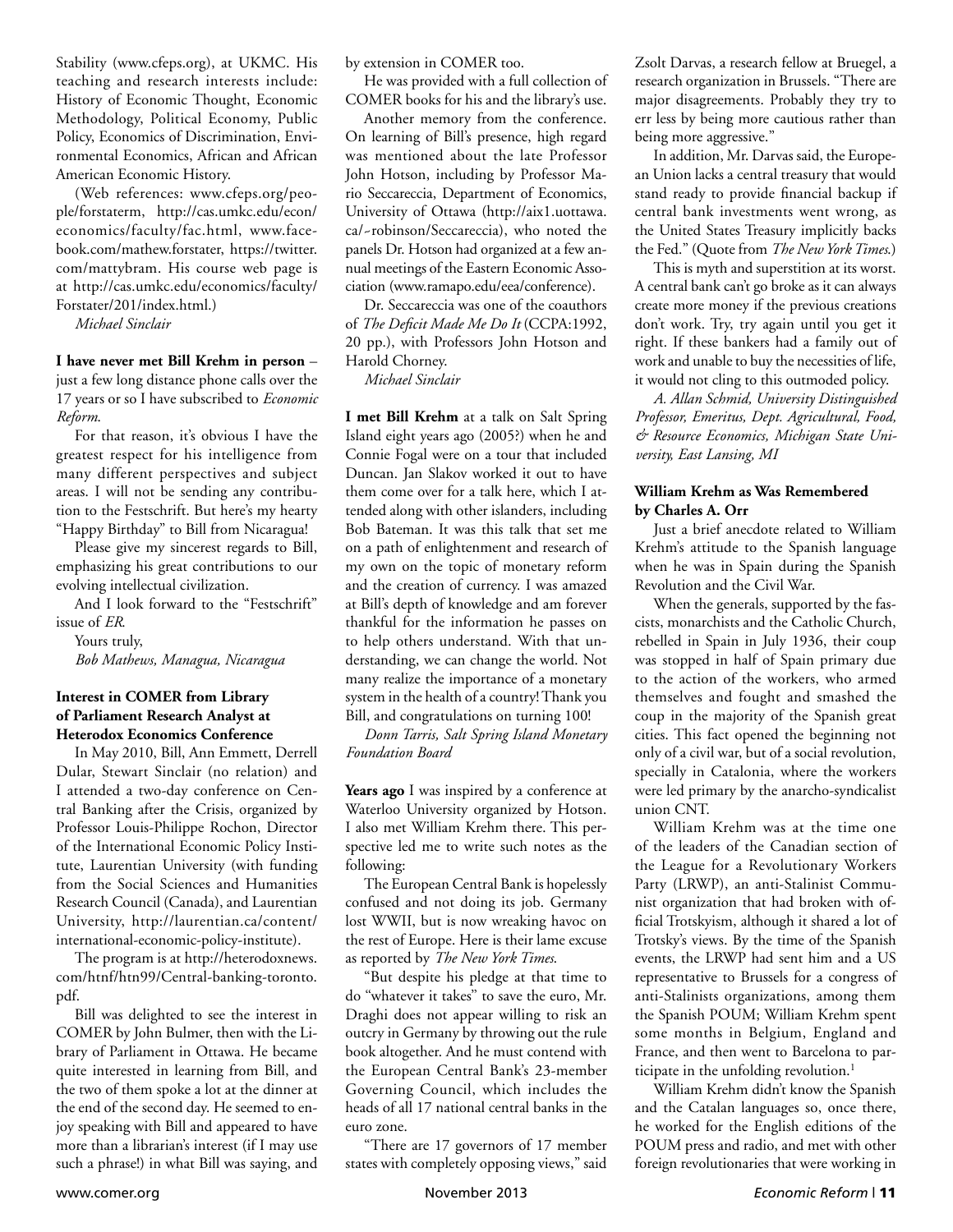Barcelona, specially with people belonging to the official Trotskyists organizations or that had split with these. However, due to the language gap, at first he couldn't contact the local people.

The anecdote that I want to bring now back was recalled by Charles A. Orr – then a young member of the Socialist Party (US) gained to Trotskyism who was living in Barcelona – and is contained in his article "Souvenirs sur l'hôtel Falcón de Barcelone," published twenty years ago in the journal *Cahiers Léon Trotsky*. 2 This article has a specific section titled "Bill Krehm," and I think it will be worth putting it in full:

*"Bill Krehm était un camarade de Toronto qui dirigeait une petite secte léniniste associée aux oehléristes. Il arriva à Barcelone assez tôt mais, ignorant l'espagnol, fut incapable de fonctionner avec les anarchistes influents comme le faisait Blackwell. Bill Krehm était un intellectuel qui adorait James Joyce. Il essayait d'apprendre l'espagnol, mais, trop perfectionniste, n'osait sortir un mot dans cette langue avant d'en avoir maîtrisé la grammaire. Il était assis en silence à notre grande table du soir dans une pension, ahuri quand Lois et moi tentions de parler notre charabia espagnol ou catalan. Mais un soir il fut prêt. Il parla en excellent espagnol, bien meilleur grammaticalement que le nôtre.*

*Je rencontrai Krehm à Mexico quelques jours après la mort de Trotsky en 1940. Il partagea sa chambre avec moi et me prêta un peu d'argent. J'étais fauché en attendant un prêt de ma mère. Plus tard, dans les années 1950, je vis de nouveau Krehm à Toronto. Il était dans l'immobilier."*<sup>3</sup>

I think that William Krehm's profound respect for accuracy in grammar was not a matter of academicism, but in fact a profound respect for people, an understanding that the way that you approach the others is also a sign of your concern for them. Thus, if he really wanted to work with the Barcelona workers and gain them to his political perspective, then first he had to really put himself in their same level, including obviously also the language.

William Krehm has shown a similar attitude in his relation with me: when I first contacted him by mail five years ago I addressed him in English, and he answered me that I could write him either in Spanish or in Catalan. This fact alone shows not only his extraordinary language skills, being capable of reading a language – Catalan – that he had not used for 70 years, but mainly his profound respect for minority languages, something that one cannot always find in

#### Spain, or elsewhere.

*Sergi Rosés*

1. There are a number of sources that deal with Bill's participation in the Spanish events, for instance Michael Petrou's *Renegades: Canadian in the Spanish Civil War* (Vancouver: UBC Press, cop. 2008), or the recent CBC broadcast on the Canadian volunteers in the Spanish Civil War (available as a podcast on the CBC website).

2. Orr, Charles Andrew. "Souvenirs sur l'hôtel Falcón de Barcelone." *Cahiers Léon Trotsky*, no. 51 (octobre 1993), p. 45-58. 3. Idem, p. 50.

**This is a note to thank Bill** for all his efforts to change our monetary system and to wish him a happy 100th birthday.

Cheers,

*David Boese, St. Catharines, ON*

#### **W.K. Tribute @ 100**

In an era replete with entertainments and digital diversions, political apathy and popular cynicism, William (Bill) Krehm, in his one hundredth year, is still a man of ideas and fervent idealism.

What can you say about a guy who truly, bravely believes in real democracy – a Renaissance man and public intellectual who is among the most intelligent, well-informed people I have ever known?

As then Toronto Area Coordinator for the Council of Canadians, I encountered Bill and COMER's equally brilliant cofounder, the late Professor John Hotson, nearly a quarter century ago at a conference held by that very same international economic think-tank, the Committee On Monetary and Economic Reform. Never a fan of the still popular econometric models promoted by Milton Friedman's "Chicago School," Bill, John and the other conference participants including Rt. Hon. Paul Hellyer and the late William Henry Pope and Jack Biddell, blew me away with their all-inclusive perspective on political economics. It just made sense. In our very finite and fragile world there are no externalities.

Over the years, I feel honoured to have served Bill and COMER in the capacity of an acolyte, providing public forums for their ideas, organizing their conferences and meetings, and all the while drawing an intense, reality-based education from their thoughts and words.

Don't misunderstand, Bill is more mischievous rascal than angel. At times he can even be – difficult. But he constantly challenges the accepted "wisdom," and the elite global financial establishment that promotes it for their own benefit.

We need Bill Krehm – and more like him – if Canada and humanity as a whole are to survive, reach our potential as a species and prosper in peace.

Thank you Bill for all you have given, for being you.

Your friend, *Derrell R. Dular*

#### **Happy 100th Birthday, Bill, November 23, 2013**

Bill Krehm has lived a life contributing to monetary reform.

Bill, among many other leaders in monetary reform, has taught us of our right to our sovereignty over money. He has played a leading role in Canada teaching that whoever controls the creation and use of money controls the entire apparatus of a national operation and life.

Many of us came late to the discipline of monetary reform. Bill has been my primary mentor in this field.

I am very aware of Bill's current initiative, a lawsuit which attempts to compel our Canadian government to use the Bank of Canada as is intended in the statute that created it to fund at least a part of Canada's financial needs thereby saving the nation countless sums of money. Bill, Ann Emmett and COMER are plaintiffs.

This lawsuit is a culmination of his life's work. It is his legacy. It is a recognition of a means to resist and defend against the movement by the global financial elite to enslave humanity via the control and issuance and use of money.

Various international agreements of recent decades have killed national sovereignty over money thereby effectively destroying national power over all significant matters. Canada is one of the few remaining nations that retains such power, but since the 1970s our governments have refused to use the power of our national bank to create and issue our money. Instead our governments have submitted to the commands of the international financial elites like the Bank of International Settlements (BIS) to use private banks thereby incurring massive national debt.

Instead of using the Bank of Canada in the interests of Canadians as intended in the *Bank of Canada Act*, our governments now permit its use to support private banks at the expense of the nation.

Now Prime Minister Harper is intent on cementing this submission to the BIS et al killing Canada's sovereign monetary power by committing Canada to a new and most comprehensive international agreement tying us to the European model that has emaciated the financial power of European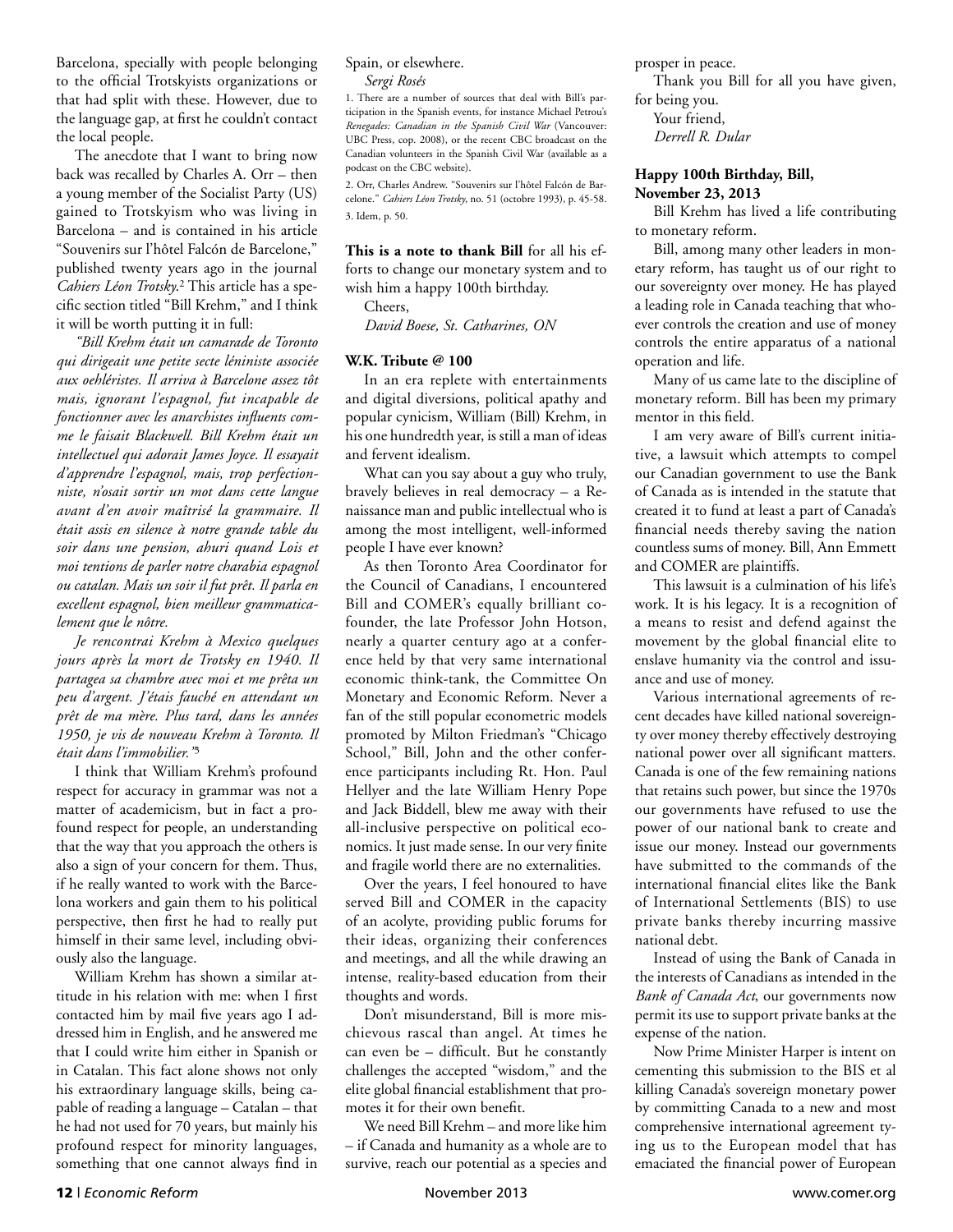nations. It is CETA, the Canadian European Trade Agreement.

Bill is involved in another lawsuit intent on preventing this treason. Paul Hellyer and COMER are the plaintiffs in that action.

These two lawsuits are so fundamentally necessary for Canada's survival as a nation. This is so because no politician nor any political party in Canada has stepped forward to defend Canadian against the treason involved by the failure of our governments to use the Bank of Canada in the interest of us citizens, nor to defend against CETA. If we were still a democracy it would not be necessary to defend ourselves this way. If citizens do not do this, our politicians will proceed to sign our nationhood away entirely.

This is the legacy of Bill – to defend us, to champion Canadian sovereignty, to show the world that it is right for a nation to issue and control its money supply and thereby exercise its sovereignty. Without our exercise of this power, we are nothing except slaves.

It was Bill's original initiative and his success in attracting Rocco Galati, the only Canadian lawyer willing and competent to conduct these cases, that provides a hope of a viable sovereign survival.

Personally, I say thank you Bill for giving me hope for a worthwhile, meaningful and free existence.

*Connie Fogal*

#### **Tribute to William Krehm**

I am among the many fortunate people that have come to know Bill Krehm, and I feel confident in saying that all of us have one thing in common. We all see him as a passionate individual with persistency and consistency, and admire this tenacious man for his devotion. That was the first impression I had when I met Bill for the first time: a 95-year-old man, arriving at one of the OISE rooms, just before 7 pm on a cold winter's night, waiting for his audience to arrive, in order to share his knowledge, experience, and his cause with as many as he could, as he did on a Tuesday every single month.

My learning of history, economics, and politics from Bill Krehm was outdone by what I learned observing his actions, as he proves that age need not prevent anyone from holding on to his or her convictions. Bill Krehm has shown me that the courage to stand up for your belief, in spite of the threat of losing what you have, has not disappeared from our society. We don't need to slow down when it comes to keeping up our knowledge of current society and events, and we can continue, as he does, to make



new friends from different eras.

I am proud to consider William Krehm as one of my friends.

Happy Birthday, Bill. *Bahman Yazdanfar*

**In honour** of Bill's achieving such a level of accomplishments and seniority, I would like to contribute something that is not mine to contribute, but is so apt in his case, that it bears repeating.

In her book, *The Ethical Imagination*, Margaret Somerville, on page 181, included a thought that matters to all of us seniors, especially those who also tend to be activists or busy with thinking and amassing knowledge, and coping mechanisms, etc. In it she says, it is only a theory, but as we get older, we tend to think holistically, or of the whole picture. To do this, it may be necessary to "dump the trash," the trash being all the "stuff" that we come across on a daily basis, that we realize doesn't matter a whole lot, compared to the important stuff.

So we forget it. Like having lunch, the name of the person we're talking to, the fact that we mentioned something earlier and are now repeating it to the same person, etc., etc. There have been some people that have been committed to a nursing home that locks its doors to keep their "customers," from going out for a walk, because they just *might, get lost*.

However, if any took the time to ask some of those people what they really know well, like what they did for a living, or what their hobby was, in some cases, find a chair, because you may be there for a while.

Throwing out the trash, or forgetting the trivia, could enable clearer thought on important things, not always, but is not Bill Krehm one of the better examples? At a time when the information invasion is getting *way* out of hand, and the Sophists in the right wing can change history to their liking or whim, (e.g., the war of 1812, was a draw?) Do we not need a clear vision of things?

Perhaps someone with contacts in the lit-

erary world could introduce Bill to Margaret Somerville, the author.

By the way, were not the elders of the North American Indians their data base, keeping their stories, songs, dances, tactics and growing and seasonal events and passing it on to the younger generation?

And we ware-house *our* old folks behind locked doors and rely on data bases that change frequently, in the name of progress. C'mon!

What better proof could we ask for than Bill Krehm who still plays a part in publishing the COMER report and is currently practicing his Greek language that he spoke before for his trip to Greece, *at one hundred years old!*

Happy Birthday, Bill Krehm, of the long and eventful life.

*Rene Moreau*

#### **To a Great Man**

Have you ever met somebody that makes you change your way of thinking? Have you ever met somebody that makes you realize that your belief in change is possible? Have you ever met somebody that makes you better because you know them? I have, and his name is William Krehm.

I became involved in politics from learning that there are better ways to do something. I learned that our monetary system does not need to be so chaotic. I learned that in Canada we could be doing things better with our Bank of Canada. I learned that it was up to us as individuals to take responsibility for our future. William Krehm's books became so important in giving me that knowledge and information. Information that is necessary to counter the old adage of making money from nothing.

Monetary reform can be such a difficult topic to broach with people. Yet William always has the time and energy to stop and explain it to anybody with an interest to think differently. In his youthful 90s, he tirelessly assisted in my Federal Election campaigns, traveling across Canada to meet with small groups of people to discuss the importance of our Bank of Canada. He made everyone in the room feel his passion and experience on this topic. This passion enveloped the attendees and solidified their own belief in doing more. Once you meet William, you realize that this belief was one that he truly dedicated his entire life to. No excuses of age or ability were impeding his will and desire to teach more.

I am thankful to have met a man that shares his life experiences so openly and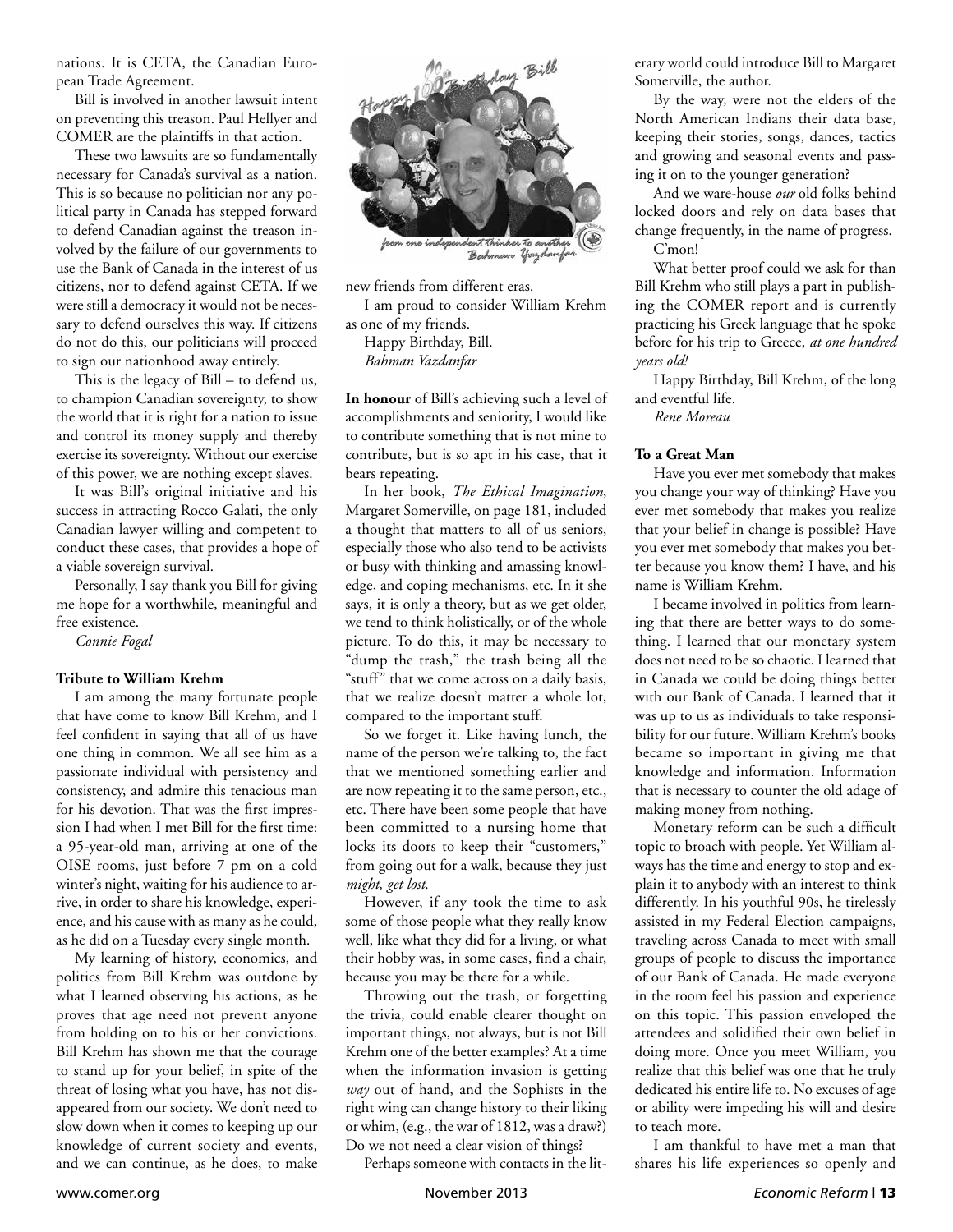generously. Society needs to learn from its elders. Yet not all elders are willing to take the time and energy to teach. William always has time, energy and solutions for our economic chaos. He embodies the spirit of human capital. A belief that somebody's time, energy and knowledge is equally as financially accountable as the dollars and cents in the bank. I cannot even begin to imagine the financial worth of William's time, energy and knowledge. His teachings and time I have received are priceless.

I always know that I can do more; I always know that I can help change; I know this because a century old man changed my life in many ways. Thank you William Krehm for showing me that age is not an excuse, that age is not a hindrance, that age is an opportunity to continually share your passion and experiences in the hope of changing the world for the better. Thanks for changing me for the better.

Here is to a Century of Shining in a Millennium of Economic Chaos.

Here is to a Century of dedication and passion.

Here is to a Century of a Great Man.

Thanks William Krehm and Happy Birthday.

Sincerely,

*Christopher Porter, former Canadian Action Party Leader*

**On November 20, 2011,** thirty people crowded into the "living room" at 99 York Street, Kingston, an old house managed by volunteers to provide space for local nonprofit and public service groups. A meeting had been organized by the Kingston Chapter of COMER to honour Bill Krehm who would be turning 98 on November 23. The theme for the meeting was "Achieving a Just Society."

William Krehm was the guest speaker. (He was introduced by Keith Wilde who also prepared the notes on his presentation.)

After noting that he had been focused on monetary issues as the key element in needed economic reforms since long before the founding of COMER, he declined the request to recount the principal abuses by governments that he has mentioned from time to time in *Economic Reform*. (With one significant exception, as mentioned below.)

With reference to suggestions that had been brought up already in the meeting, he commented that it is only the federal government that can create money. Thus the aspiration of municipal and provincial groups to get funding for their investment projects through Bank of Canada must first get the approval of the feds. He did, however, affirm that the behavior and contributions of the Bank of Canada have been deteriorating for several decades, reaching a low point in the 1980s when PM Mulroney appointed a non-Canadian to be Governor. (Dates of their respective terms in office mean this had to have been John Crow, who may have been born in Britain.) That was as much of historical detail as he cared to mention.

Krehm then turned to physics as a means of dramatizing the message he wanted to present. Specifically, to nuclear physics and astronomy. On the first specialty, he noted that although Albert Einstein's theoretical work made it possible to build an atomic bomb, he was not morally responsible for its technological application that destroyed Hiroshima and Nagasaki. But even those events, he warned, were insignificant in comparison with the explosion that is building up through cultural failures to contain the application of destructive technologies. To further dramatize this point he reverted to cosmology and spoke of the Big Bang theory respecting the origin of the universe. Extrapolating the meaning of the time span involved from then until our own age and generation, he read from an illustration developed, as he said, by Carl Sagan. Putting the whole history of time into the span of a single year, he showed that the entire modern era has flashed past in one second of the total time since the Big Bang. And the power mankind has developed, to the point where we can destroy ourselves and much of the biosphere, has emerged in the lifetime of most of us in the room.

The enormous destructive power of the military armamentarium created since Hiroshima is a demonstration that "money" is infinitely elastic, to accommodate whatever humans choose to do with their physical resources and technological prowess. (As Social Crediters like to say, "whatever is physically possible is financially feasible.") It is our social choices that are the chief threat to our survival and prosperity.

On the latter point, Krehm invoked the experience of Japan and Germany in rebuilding their nations in the aftermath of World War II. They were back in the saddle as dominant nations (economically) much more rapidly than prognosticators had expected. The failure of economists to have understood the importance of cultural development that is broad as well as deep (acknowledged by the U. of Chicago economist Theodore Schulz) is one of Krehm's favourite themes. He would have expanded upon it at greater length had time permitted. He did get as far as emphasizing the implication that education and health care to generate human capital are the most important resources that a nation can have. This, rather than military machinery and adventures are where governments should be acting to orient the flow of investment.

A sinister side effect of financial innovation that is not regulated by sound policies is that successful speculators wind up with ownership (control) of land and therefore the resources of soil and the minerals that lie under it. That is what happened in the wake of the financial collapse of the Roman Empire and the descent into feudal estates and serfdom. (The comment about land control was the last of Keith's notes made in the meeting.)

After Bill's speech, Hugh Jenny and Henry Becker presented Bill Krehm a scroll after first reading it out loud. Everyone was then invited to sign it. The text was written by Richard Priestman (with in-put from Herb Wiseman and Henry Becker), Hugh Jenny did the lettering by hand on the parchment, and Henry Becker made the rod from  $1^{1}/_{4}$ " hardwood, turned ornamental spools to fit the ends, and mounted the parchment on the rod.

#### • • • •

#### Prior to the start of the meeting:

To illustrate how money can be created and used Don Rogers, dressed as a banker, gave each person \$50 from Kingston's "COMER Bank." Immediately afterwards at the meeting room entrance, Keith Wilde collected \$10 (COMER money) as an entrance fee.

People were introduced; the format of the meeting was outlined by Hugh Jenny, who explained the use of the money given out, and that there would be costs for refreshments, to be paid for with "COMER Bank" money. Two other presenters (who spoke ahead of Bill).

A summary of the presentation by Jerry Ackerman: From the late 1930s to 1974, *our* publicly-owned bank funded a war and postwar developments – a seaway, a 4,000 mile highway, universal healthcare, old age pensions and family allowances. All without serious inflation. The resulting national debt didn't reach \$20 billion.

Once we allowed the chartered banks to de-regulate themselves ("self-regulation" they called it), limits on loan terms and interest charges were removed, inflation set in and banks took over most of the financial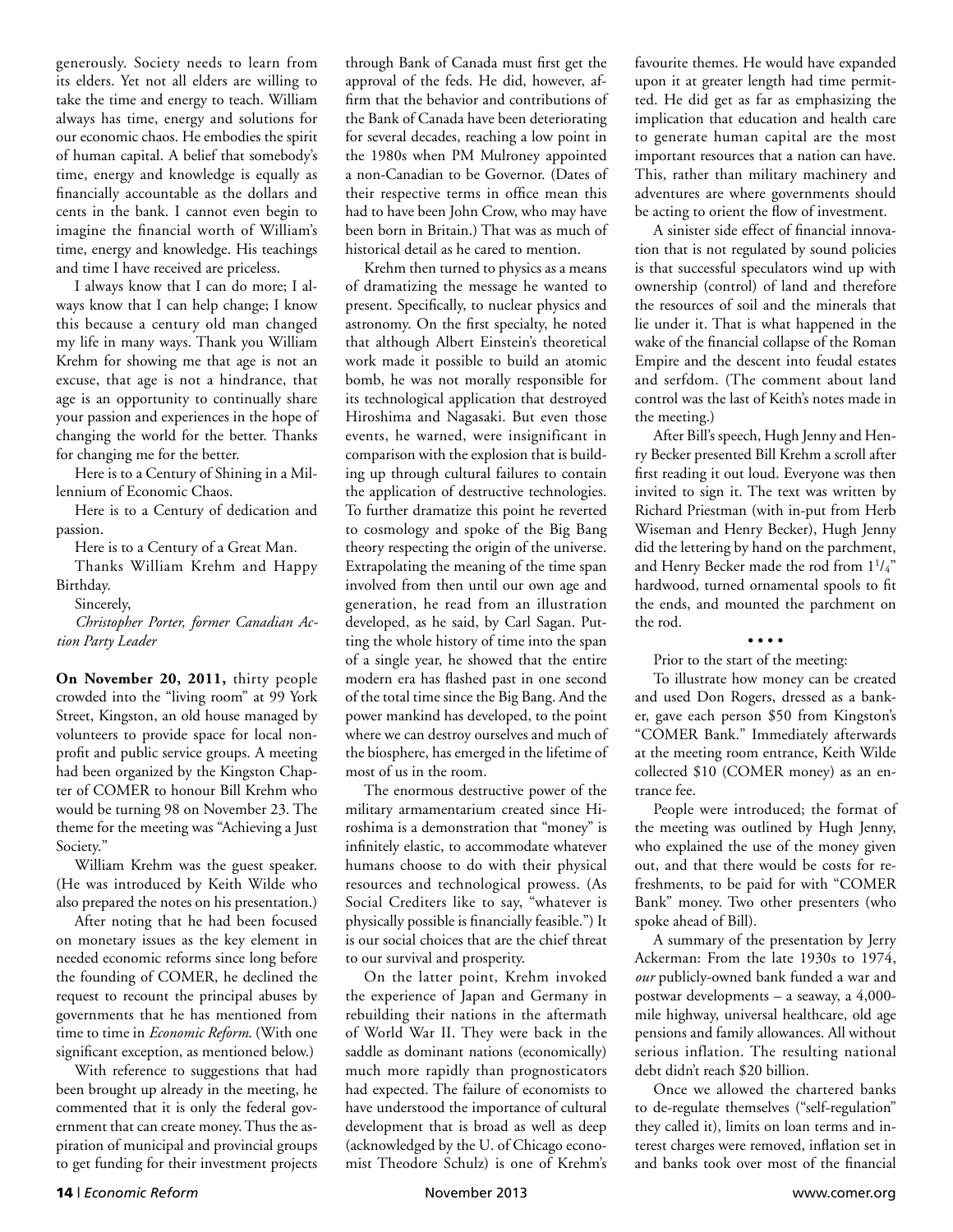industry by creating most of the money and lending to the government at interest. Now our nation's debt is half a trillion dollars and the Bank of Canada creates a tiny fraction of the money supply. Interest costs us \$160 million daily.

The academic economists that fear inflation when our public bank creates money fail to understand that the economy is nowhere near capacity and that any money creation that is wasted on non-productive expenditures – like war – just adds to deficits and debts.

So, I suggest that we Occupy our own bank, force the Minister of Finance and the Governor to act in the interests of *all* Canadians, not just the interests of the chartered banks, the shadow banks and the global interests of the IMF, Goldman Sachs and the Pentagon.

#### • • • •

A summary of Richard's presentation:

The "Occupy Kingston" group and similar groups across the country have said to the community, "Wake up! Our government is run by banks and large corporations! The '1%' have more wealth than the rest of us; we have an unjust society, and the gap between the wealth of the '1%' and the rest is growing." One of the things that is contributing to that gap is the interest we pay on public debt of \$165 million a day, \$5 a day for every man, woman and child in the country or \$20 a day for a family of four. The government digs deep into our pockets every day through taxes of all kinds, takes our money and sends it to the banks and other bond holders to pay the interest. This makes the gap wider.

The government could reduce the interest paid on public debt by borrowing more from the Bank of Canada at near zero cost and less from private financiers. So, why doesn't it do that? The government is up to its neck in debt – \$550 billion – and when you owe that much you are inclined to listen to the wants of your creditors over the needs of ordinary Canadians. Government indebtedness to private financiers gives that sector undue influence over government policy decisions. It is *not* in the interest of banks and wealthy bond holders for the government to borrow from the Bank of Canada, but it **is** in the interest of ordinary Canadians. Not only would it *save billions in debt charges*, it would also *reduce the influence of the private financiers*.

Can we change the situation? Yes, but only if we reduce the influence of the private financiers by electing politicians who support using the Bank of Canada for financing public debt to invest in public services and public infrastructure. To create a just society we must say to our politicians, "If you want *my* vote you have to agree to support using the Bank of Canada to finance public debt for investment in public services and public infrastructure."

#### • • • •

Richard thanked Bill for coming to Kingston and Ann for bringing him, and all those who participated in the preparation and organization of the meeting, naming each one (that he could remember), then adjourned the meeting to the kitchen to have refreshments, some of Bill's birthday cake and more conversation.

*Richard Priestman*

#### **Some of William Krehm's Many Contributions to Analysis and Understanding of the Importance of Monetary Reform**

Bill has made many notable achievements – at least three – to the intellectual framework appropriate to a proper consideration of monetary reform. And not only on the pages of COMER's monthly journal.

When few others paid much heed, Bill long stressed that public accounting practices often greatly overestimated the size and import of accumulated government debt. "Double entry bookkeeping" is essential, including to recognize that capital expenditures should be presented in relation to their expected useful life. Bill campaigned tirelessly for this approach to be adopted by Ottawa, and fortunately this is a struggle that has largely been successful.

Earlier, Bill introduced the concept of the "social lien" – where "more essential capital investments had been made by government and paid for by increased taxation" in our mixed economy. His analysis met with favorable reception especially in France, and one of Bill's detailed analyzes on this topic was published in the leading French economic journal *La Revue Économique* of Paris in May, 1970.

Relatively recently, Bill has articulated the central importance of public expenditure as investment – not just in physical infrastructure – but also of equal importance in strengthening human capital (the skills, and overall well-being, of the citizenry), as the most rewarding investment a society can make.

A Google search of "William Krehm" "human capital" produces about 3,000 hits.

"Cultural heritage" is another topic Bill

has written on eloquently (100 Google hits).

Of particular relevance to Canadians, another of Bill's significant contributions has been to publicize the important contributions of Senator Gerald Grattan McGeer (1888-1947), including his book *The Conquest of Poverty* (1935). (McGeer was elected to both the House of Commons and the BC Legislature, and twice as Mayor of Vancouver. His efforts in promoting monetary reform, including to the Royal Commission on Banking were influential in the Bank of Canada being nationalized in 1938.)

Googling – "William Krehm" monetary – leads to 8,100 hits; 11,000 with "money."

Besides writing almost all of the articles, Bill several years ago began reviewing the pages of *Economic Reform* (in its original form launched in 1988), and assembled them chronologically in a series of five volumes under the title *Meltdown: Money, Debt and the Wealth of Nations*. These are weighty publications indeed!

It has always been a pleasure to read Bill's articles, for his clear explications and cogent prose.

Much more could be said about Bill's intellectual contributions and writings. Hopefully, a detailed biography will be written of his singular expertise and output.

Yet, the totality of all that effort, dedication and volume of writings is perhaps not what Bill will be remembered for most.

Those of us who have heard him discuss draft articles at the monthly first Tuesday meetings over the years – and who otherwise know him fairly well – can readily attest to his dedication, tenacity of purpose, and legendary hard work. (And to his financial contributions to the cause, including the current lawsuit.) He has long read three daily newspapers each morning (*The Wall Street Journal*, *The New York Times* and *The Globe and Mail*).

I feel fortunate to have witnessed his articulation to audiences at a few conferences, including at the 2006 Bromsgrove monetary reform gathering in the UK, and to Canadian Action Party (CAP) activists in BC and Edmonton in 2011. (See elsewhere in this special issue.) Years earlier, I saw Bill speak with clarity at several COMER conferences held at the Toronto Baha'i Centre and the Steelworkers Hall in Toronto.

William Krehm is living proof of what one individual can do – with vision, dedication, perseverance, and hard work.

A very Happy Birthday, Bill. You have contributed so much. We are very grateful. *Michael Sinclair*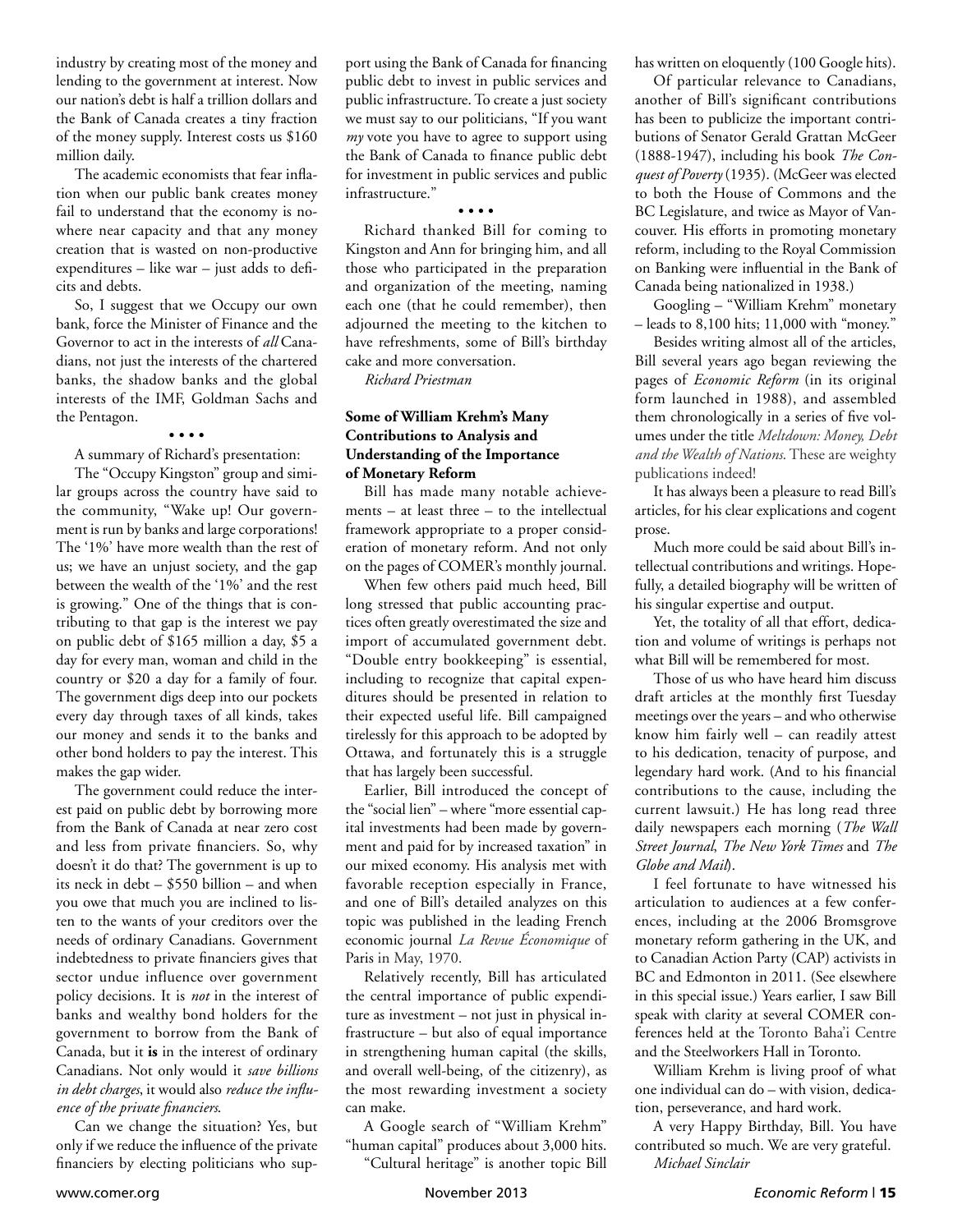# Fantopian Update

*This is fifth part of an excerpt from* Fantopian Update *by James Gibb Stuart, Ossian Publishers Ltd., www.ossianbooks.co.uk. Part 1 appeared in the June 2013 issue of ER; Part 2 in July; Part 3 in September; Part 4 in October.*

#### **Taxing Everything That Moves**

It had promised to be a tense occasion when the Advisory Panel resumed its deliberations at the beginning of the following week. But New Banker had obviously decided to avoid confrontation, and allowed the other members some scope to elaborate upon their own particular viewpoints.

The Economist got in first. He had apparently done some extensive reading at the weekend, and was anxious for the Panel to know about it. "I observe," he began, "that interest rates are coming back into focus as the most fundamental financial tool for controlling the global economy. At the same time we're being warned that a rise in interest rates could collapse both the stock market and the housing market simultaneously. So in view of the fact that all respected economists now assume high inflation to be caused by an uncontrolled increase in money supply, how would a chancellor guard against either a boom or a depression, if he didn't have the interest rate lever to regulate output and demand? One foot on the accelerator, the other resting on the brake!"

"I've done my stint as a motoring correspondent," tittered the Journalist, "and I can tell you that's hardly the approved technique for driving a motor car, far less a modern economy."

"Well you know what I mean," muttered the Economist huffily. "Things don't always come out the way I think them."

"I suppose what he means," conjectured the Journalist, "is that we must admire the wisdom of our PM and Chancellor for handing it all over to the Bank of Fantopia right at the beginning."

"They did the right thing, of course," said New Banker approvingly. "Aren't we the best people for the job? In the Great Republic across the Pond it's the Fed. That decides – and I can tell you that over there, out-smarting the Fed. Is like giving up on religion. You just don't try."

The Antiquarian let that one pass. He had begun to realize that even in the few

sessions they had been together, it was his interface with this man which would prove important, and there had already been several brief discussions between them.

"Some things have gone unmentioned," he observed at length. "We've covered borrowing and monetization, and all their aspects that impinge upon a modern economy. But thus far I've heard absolutely nothing about social justice. Out there, particularly in the lands washed by the Southern oceans, are emergent peoples at varying stages of development, but all relying upon us to assist them, though a benevolent attitude towards their cultures and their economies. In how many cases can we be seen to have helped? On the other hand, how often have escalating debt and rapacious demands for interest driven them into desperate poverty?

"I guess you're looking at me again," declared New Banker, sensitive to the expressions round the table. "Sure, we've tried to help these people – and maybe we didn't always go the best way about it. But we couldn't do it without money, and since they themselves didn't have any money, we had to lend it to them in the first place."

"In high-yielding global dollars, pumped into off-shore economies offered little prospect of a safe return for either loans or capital!" The Antiquarian's tones were bitingly severe. "So the dollars went back, by devious routes, to the security of their origins, where they earned high interest again. The emergent peoples were left with the debt."

"I know what you're saying, and I don't disregard it, but give me a break," pleaded New Banker, sounding embattled. "Some of us kept on trying – and look what we're able to offer them today. That 1% base on Federal funds means all other rates scaled down in proportion! Will they ever get better than that? Will they ever get better than that? This must be almost the cheapest money in history."

"It must also be shoring up the largest debt mountain in history," replied the other, still uncompromising. "Stemming from across the Pond, there could be a horrendous crash – and a crisis of confidence – looming at the end of all this, and I'm not suggesting that any of you, as individuals, can fix it. But as members of the Panel our joint recommendations will be recorded, and what I want to see is a strict rebuttal of PFI and all other ingenious devices of leveraged finance – along with that, a firm commitment to reduce the borrowing and overall indebtedness. And the first step along that particular road is to increase the volume of publicly created money. It would be one small step to sanity against a madness which is worldwide. Who is going to support me?"

"You know you've got my vote of course," declared the Politician, "and I can think of a number of people in the House who feel the same. The trouble will come with the whips' office, and the manoeuvrings of Him the Incomparable within the Establishment."

"You've got my vote too," said the Journalist. "After what I've heard on this Panel, you can be sure that anything I write on the subject will be in favour of restoring People's money."

"I shall obviously have to reserve my position," announced the Economist pompously. "Since the size of the money supply has now been recognized as a key determinant of inflation, and the text book response to the printing of too much money is the levying of taxation to mop up the surplus, when I hear this talk of People's Money and financing the public credit, I have to ask myself how, in such circumstances, inflation can be neutralized, and the fiscal factors kept in balance. In the ultimate it could mean the taxation of everything that moves."

"Everything that moves? So that's your considered verdict? How very original!" remarked the Antiquarian as eyes were turning towards New Banker, who in turn glanced at the Economist.

"You heard the gentleman speaking," he said mildly. "I'm afraid we're both creatures of the Establishment, and have ultimately to toe the official establishment line. But you've all brought up some very interesting arguments, which you will find have been duly noted."

As the Panel was breaking up, there was then a hurried exchange between New Banker and the Antiquarian. "I may have to spend some time in the arranging of it," said the latter, "but we agreed to stay in contact and with the help of some friends in the electronics business, I've managed to rig up a sort of electronic display model which you may find of interest. It's housed in an old industrial estate factory, and won't have the luxuries of your City pad. In fact, for dinner, we may have to make do with fish and chips eaten straight from the greaseproof paper. Just remember the staff is mostly volunteers,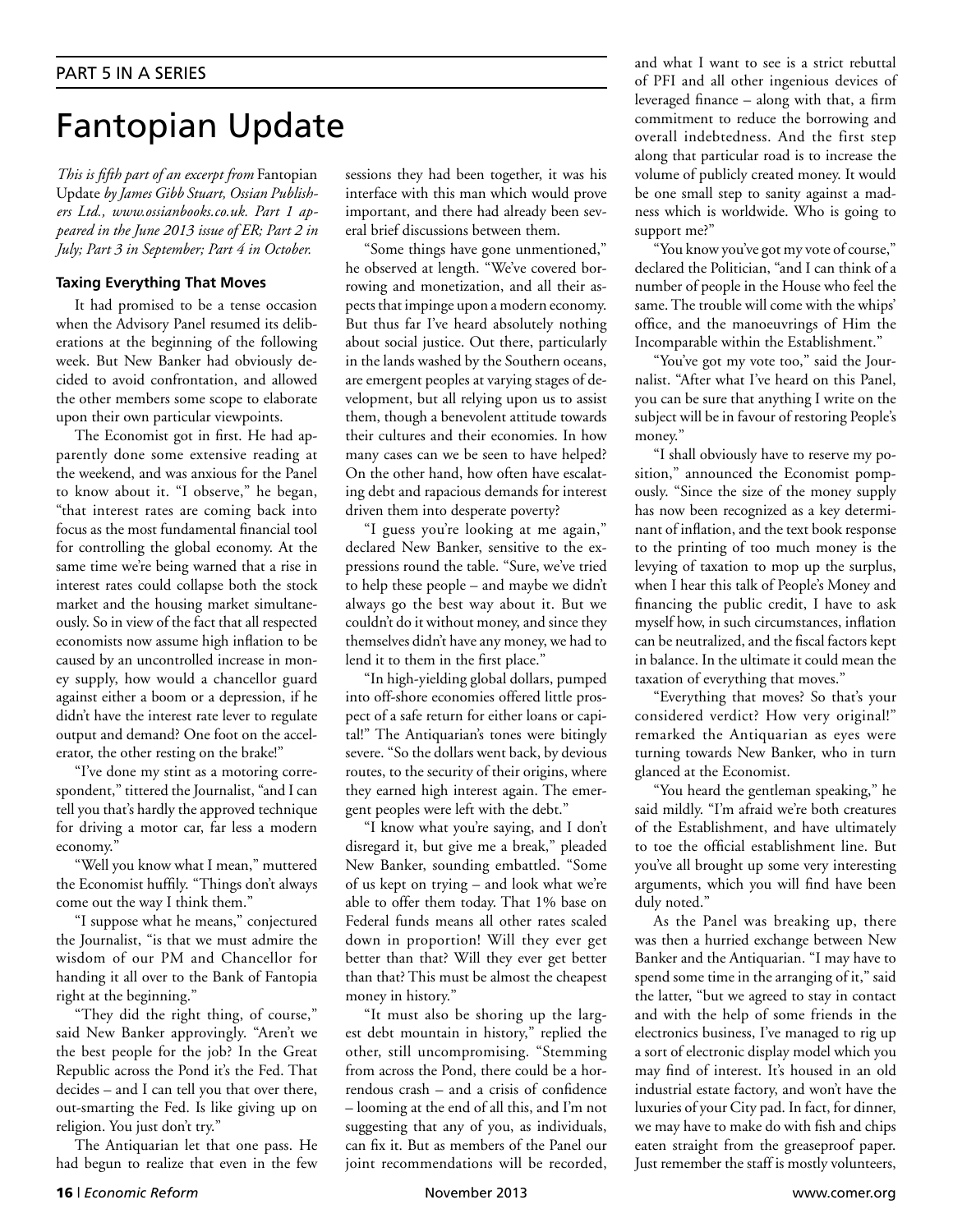brought in for the occasion. But they'll be anxious to show what they can achieve at short notice."

#### **The Swingometer**

New Banker's chauffeur was cautiously concerned as he steered his company limousine down the narrow lane from an innercity back street. He was accustomed to more spacious surroundings. But there were words of welcome from the small cluster of overalled technicians clustered round the factory entrance. The Antiquarian had been there before. He exchanged greetings with each of them in turn, and explained how they had been brought in because of their specialist skills, to help him with his experiment.

"I am no great exponent of graphics,' he confessed. "My drawing skills were never good enough to produce an accurate presentation. But I've become intrigued by the new technology, and the concept of a graphics reorder to illustrate visually solutions which often prove elusive to the human brain."

Very much in control of proceedings, he gave the nod to his small band of helpers, and they set off through the silent rows of production benches towards a single brightly lit area which seemed to be the sole centre of activity. In the forefront stood the model they had come to see, all flashing lights and brightly coloured displays.

"I call it my *swingometer*;" he announced. "You may have something similar in your secret sanctum. But these friends of mine have interpreted brilliantly the various features I was anxious to incorporate. Ready for a demonstration?"

He stepped up to the control platform and punched purposefully at several of the brightly coloured knobs and indicators. The electronic pointer immediately swung off the scale. "I see, he remarked, quickly canceling out the data. "Obviously a case for more Government borrowing, which is not the answer I wanted. We'll try again later."

They were able to resume the discussion when, as anticipated, they were shown into a private office to share the snack which a volunteer canteen worker had prepared for them. While they ate, the Antiquarian continued with his exposition.

"Graphics is not too difficult to master, even for a non-technical type like me," he indicated, "and with this new electronic gadget it's occasionally possible to look around corners. Think of a sliced orange, all in different coloured segments – and in this case representing the wealth of the nation in relation to the demands and requirements of its people. I punch in items such as GNP, land and property, stock market valuations, export and import figures in so far as I can pin them down; new infrastructural projects of significant value, defence spending, charitable contributions either private or by Government, etc., etc., etc. I've brought in some of my volunteer helpers to check for

### Could Massive Bail-ins Occur October 17?

*On Friday, October 4, 2013, from George Crowell to Ellen Brown:*

#### Dear Ellen,

It was great to see Marc Johnson espousing public banking on the Keiser Report!

Late last night I read a Paul Krugman article (the link is below)speculating about dire consequences which could result in case the US government stalemate continues, and the October 17 US government shutdown and default actually occurs. Krugman is vague about the possibilities, although alarmed, he makes no mention of bail-ins.

But I cannot help wondering whether the banksters see this as their opportunity to engineer a financial meltdown which would put them in a position to benefit from a massive bail-in scenario. Are we facing such an emergency? If the banksters are encouraging the Tea Party Republicans to maintain their obstinate stand, maybe they have such plans. In any case we can be sure that they are giving thorough consideration to how they can benefit from this crisis – disaster capitalism is at work for sure.

Might Michael Hudson be helpful in analyzing this situation, and indicating what responses might be feasible?

How should social activists respond now? *George*

*On Friday, October 4, 2013, in reply to* 

#### *George Crowell:*

Thanks George, I've actually just written about that, not yet posted, attached. Feedback welcome!

*Ellen*

#### *On Friday, October 4, 2013, in reply to Ellen Brown:*

Thank *you*, Ellen, for your extremely quick reply and your attached article. You are way ahead of me. I hope Congress heads off the shutdown which would likely be the trigger for the crisis we anticipate. There may be enough reasonably sensible Republicans to make this possible. Boehner says he wants to avoid the shutdown.

I like your suggestions for long-range planning. We have, however, a little time left before October 17 to inform as many as possible about the present danger (as this e-mail is intended to do) in hopes that together we may help to head off the crisis as well as plan for future alternatives. In Canada we need our publicly owned Bank of Canada on our side again, as it was between 1938 and 1974.

*George*

#### *From: John McMurtry:*

Ellen's exact account of both sides of the military financial axis does not meet the possibility that it is the next great metastasis of Wall Street through the gates it controls of the nations' credit and money supply.

Utter confusion and helplessness is how it breaches through defenses by design. That Wall Street is bound to be supremely empowered beyond 2008 by US default has to be publicly recognized to defend against it by naming this prospective new pathway exactly.

The police-military state articles are downstream in application. First is the strategic enabling by US default to gain, as in 2008, absolute emergency power over all financing – here of the US government's very daily operations. BIS policy consistently applies its EU austerity formulae plus bail-in powers and both elected parties blame each other for the political show proving that only 'technocrats' can manage the shop as well as needed for the US economy to 'recover' by taking its medicine, now including seizing their deposits.

The great sickness works its way on the macro as well as micro level, as my new work The Cancer Stage of Capitalism: From Crisis to Cure explains in depth.

Thanks George and Ellen and all who are alert to the unspoken war of money-party occupation and exponential growth without life function through all life hosts and pathways opened to do so.

*JM*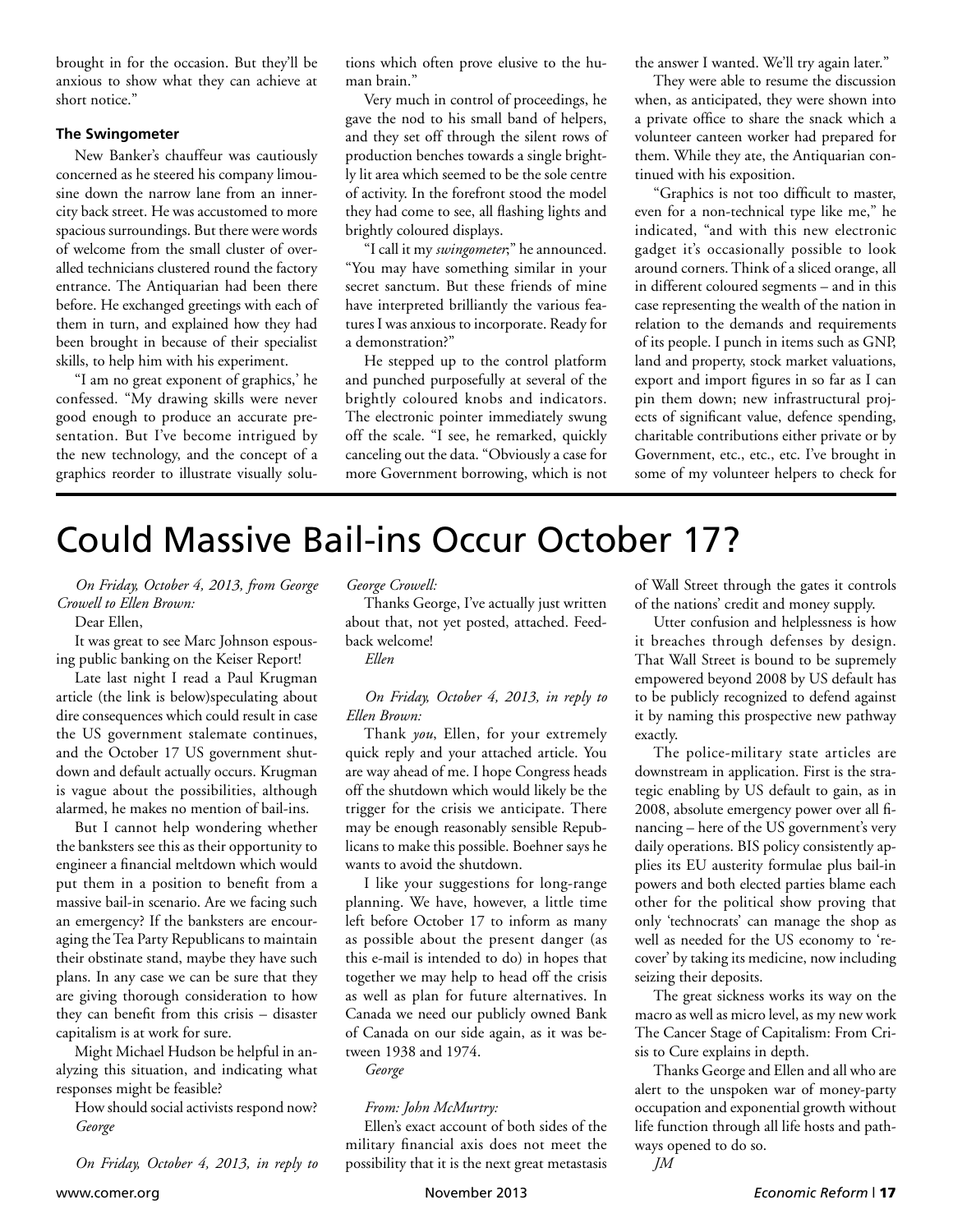errors. But still it refuses to add up. On each of the coloured oranges we were left with a grey area which at first none of us could identify and understand."

New Banker put down his coffee cup and looked quizzically across the factory table. "Obviously there's a point to all this, and you'll want me to comment. But please tell me just what we're trying to achieve."

"Sorry!" said the Antiquarian apologetically. "I realize I've not made myself clear. The clue lies in that ripe orange with its brightly coloured segments, made to represent every aspect of human activity which might be construed as contributing to the wealth of nations. I then took a sounding of all the negative and basic cost factors which would have to be subtracted before striking a balance which hopefully would indicate a sufficiency for all – what my philanthropic colleagues would call the achievement of social justice.

"Initially my experiment seemed inconclusive. I got to doubting my material input. And substituting for it everything and anything that had any relevance. But no matter how I rigged or rearranged the data, there was always this grey area which could not be coloured in, despite all the charitable activities of a caring humanity. It seemed to indicate a basic social imbalance."

"But of course," conceded the Antiquarian, silencing him with a wave of the hand. "I myself have been known to put coins in Poor Boxes sitting on bank counters during the festive Season."

He suddenly dropped his voice to a confidential undertone. You and I have been civilized with each other, and I thank you for it. So let's be clear that what I have to say next is without malice or innuendo. But if its full implications got out to my enthusiastic volunteers on the factory floor, it might be difficult t guarantee you a safe passage home."

New Banker looked duly concerned, and the Antiquarian hastened to reassure him " Not while you're in my charge," he insisted, "though with implications for the future, when the case will have to be presented to a wider audience. You know that I have never brought myself to accept the social imbalance. For that reason I've kept programming the swingometer which, ironically you and your corporation developed. And its latest finding is *that the largest single obstacle* to a just society is *the level of back* debt which exists nowadays in every national treasury, and at every social stratum."

*To be continued.*

# Big Banks Start Campaign to Destroy Credit Unions

*By Crystal Shepeard, care 2, September 13, 2013*

The Move Your Money project was born out of the Occupy Wall Street movement, which began in September 2011. The impetus was the announcement by Bank of America that they were going to impose a \$5 dollar monthly fee for debit card users. On November 5, 2011, customers were to close their accounts at major banks and open new ones in community banks or in credit unions. Already infuriated by Wall Street's recklessness leading to the 2008 financial collapse, the idea caught on like wildfire across the nation.

The effort worked, and Bank of America abandoned the debit card fee plan.

For the months leading to November 5, 2011 – and for several months after – millions of customers closed their accounts at the major banks and transferred their deposits to smaller ones and credit unions. Since then, credit union membership has been steadily growing. As of March of this year, credit union membership has increased to more than 95 million members and they hold 6 percent of the financial assets of United States to the tune of \$1 trillion dollars.

Now the major banks want to destroy them.

This month the banking industry, via their lobbying group the American Bankers Association, started a huge lobbying effort to end the tax break credit unions receive as non-profit organizations – a tax break that allows them to run as a non-profit and offer their members services at a much lower rate. Credit unions received federal tax exempt status due to the 1934 *Federal Credit Union Act*, which was established in large part due to the economic collapse of the Great Depression (they still pay state and local taxes). The banks feel that the federal tax exemption is giving credit unions an unfair advantage.

Did I mention that commercial banks hold 93 percent of the financial assets of the United States?

In spite of controlling most of the financial assets and basically cornering the market on financial services, banks feel that the credit unions' non-profit status does not allow banks to compete on a level playing field.

They feel that if credit unions act like banks then, well, they should be taxed like banks.

The trouble is they aren't banks.

Credit unions are non-profit member cooperatives. Members are usually part of a labor union (i.e., teachers, postal workers), reside in a geographical area, or are part of a certain organization (i.e., a university). The term "non-profit" does not mean they cannot make money – it means that any profits must be used for the purpose of the organization. In this case, it is used for the benefit of their members, allowing credit unions to offer many financial products for lower costs and at a lower interest rate. There are also strict rules as to which financial products they can offer and how much of their assets can be used for those products.

In contrast, banks are for and about profit. All financial products are designed to maximize return for the benefit of share holders. Banks are also much easier to access than since there are no membership requirements.

So why does the banking industry wish to destroy them?

The answer can probably be found in a bill sponsored by Representatives Ed Royce (R-CA) and Carolyn McCarthy (D-NY) called the *Credit Union Small Business Jobs Creation Act* which would allow credit unions to increase the percentage of their assets that can be sued for small business lending. Credit unions are traditionally focused on community development by providing financial services to generally under-served populations. This act would allow them to spend more of their assets to help members with business loans. Currently they are allowed to use 12.25 percent. This law would allow that to increase to 27.5 percent. This could make almost \$13 billion dollars available for small businesses.

Commercial lending is the cornerstone of the banking industry.

If credit unions could increase their business loans – at a lower interest rate – this could make a real difference in communities. More money would be put back into local economies, more jobs would be created, putting more money into the pockets of residents, which they could then deposit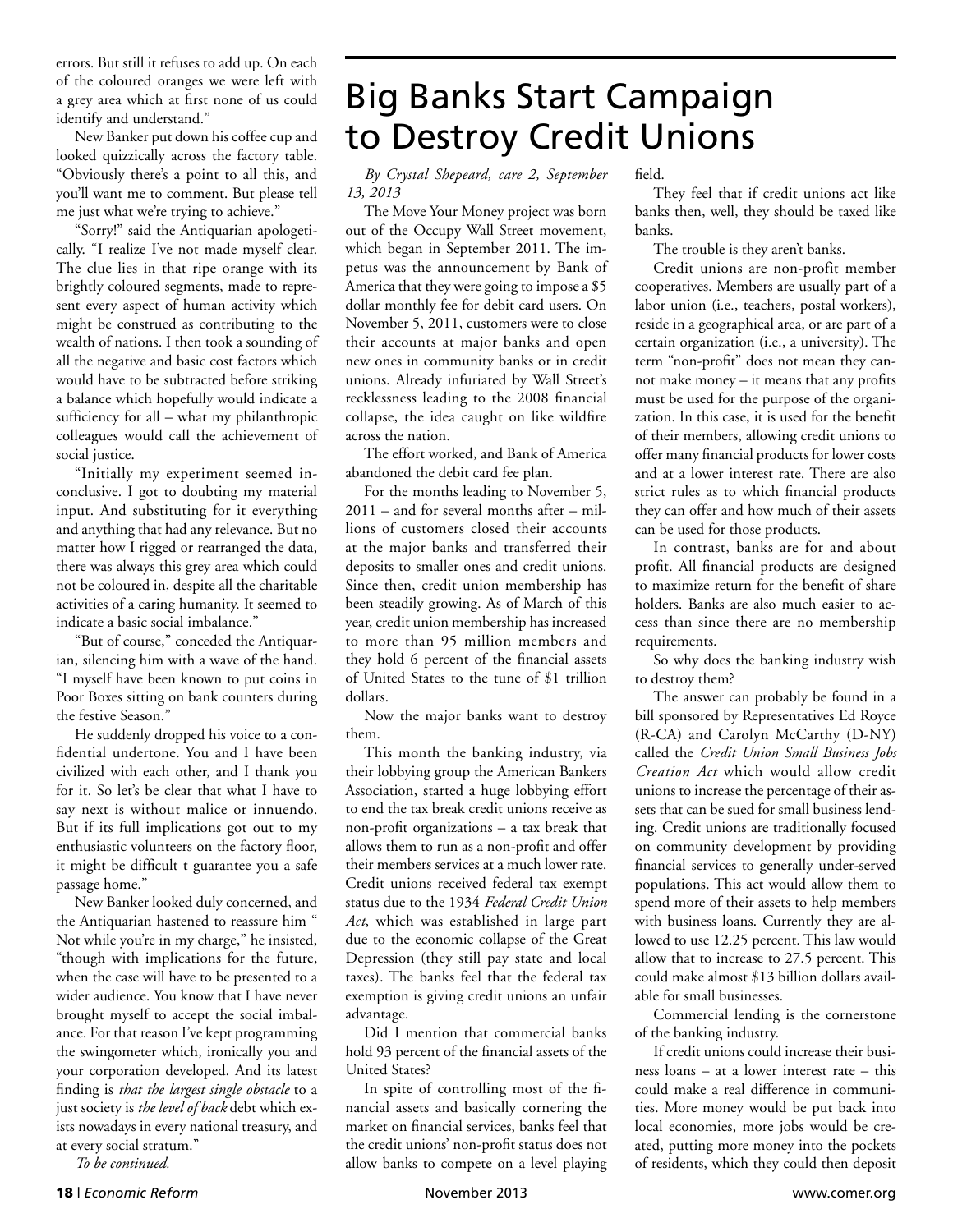into the credit union.

It's money that would not go to the banks.

In the end, this push by the banking industry is all about greed.

While the numbers do show that more people are realizing the benefits of credit union membership, they are little more than a stop gap to a complete oligarchy of a few banks controlling all of the financial assets of the United States and giving customers – often lower and middle income – an alternative to higher cost financial services. Whatever competition there is, it is limited. Furthermore, by virtue of their non-profit status, they are held to a much higher standard than banks. Eliminating the tax exemption would make credit unions unable to offer competitive rates and provide loans to people the banks ignore.

In other words, they would become banks.

Both groups are spending a great deal of time, and money, to lobby Congress and win the public relations war. Credit unions are fighting back with a campaign focusing on their community benefits and the need to provide alternatives for consumers. They are also encouraging their customers to contact their representatives.

While much of the rhetoric is about the tax exempt status, there is little indication at this point that Congress, or the president, is interested in eliminating the break. However, we are about to enter the campaign period for the 2014 congressional elections. Plus, there is a big budget battle looming and the estimated \$2 billion in annual revenue that is estimated from eliminating the tax exemption has already been floated as a possibility.

If that happens, banks that are claiming they are too big to fail would become too big to control.

❧ ❧ ❧

**Our Comment.** Our summing-up of the new impossible situation that is a-borning. While taking to its bosom the new super-market that has arisen, the new activist creditors are shorting what is in fact a keen, keen sales market that has nowhere to go than heavily down. *W.K.*

### VISIT THE COMER WEBSITE www.comer.org Tell your friends about it.

# Harper Trade Deals Selling Off Canada's Democracy

*What if provincial governments were as brave as the Hupacasath First Nation?*

*By Murray Dobbin, TheTyee.ca, September 30, 2013*

There seems virtually no limit to Stephen Harper's efforts to diminish government and democracy in this country. The prime minister's obvious contempt for democracy keeps getting underlined by the grotesque corruption of the people he appoints and surrounds himself with. If he had a modicum of genuine respect for democracy he would be more careful about whom he appoints to the Senate and whom he allows to run for the Conservatives. More importantly, he would create a political culture that unequivocally rejects the kind of unethical behaviour that has now become the trademark of his administration. These miscreants know exactly what Harper expects of them – power at any cost and a wink and a nod at personal graft, until you get caught, of course.

That corruption and moral turpitude are bad enough (the breaking of election rules across the country may even have determined the outcome of the last election). But even worse is Harper's determination to make it as difficult as possible for future governments to actually govern. He does this in two ways.

First, by gutting the government's capacity to raise revenue while demonizing taxes.

His right-wing storm troopers in the media and think-tanks have made raising taxes tantamount to political suicide – even though a strong majority of Canadians say they would pay more. Harper's strategy is much the same as that of the influential American tax-cut activist Grover Norquist, famous for saying; "Our goal is to shrink government to the size where we can drown it in a bathtub."

#### **Investment Myths**

The second front of this war on democracy is the plethora of so-called trade deals – really Corporate Rights Deals (CRDs) – that Harper is busy negotiating. These odious agreements are always touted for their job-creating prowess – the Big Lie technique repeated over and over again. They typically jettison the best jobs. Their promoters rarely talk about the most important aspect of these constitution-busting agreements: their investment provisions.

Investment is always portrayed as a good thing, period. It creates jobs, increases tax revenues, grows the economy. But the conditions under which investment takes place can quickly cancel out many of those benefits. Just look at any Third World country and the other side of the coin: starvation wages, terrible working conditions, horrendous pollution, environmental destruction and political corruption.

While we are a long way from enduring the worst conditions of investment, the principle aim of these CRDs is to make it more and more difficult for governments to regulate and determine the conditions under which investment happens in Canada. The key provision now finds its way into virtually every bilateral investment agreement.

Since signing the pattern agreement NAFTA, Canada has signed 24 of these deals, mostly with small countries. But perhaps the most egregious of them all is the one already signed, in complete secrecy, with China: *The Canada-China Foreign Investment Promotion and Protection Agreement* (FIPA).

#### **What We're Poised to Give China**

FIPA has not been ratified yet but it threatens to give the enormous, often corrupt, always secretive state-owned corporations of China enormous power – power to hoover up dozens of energy and resource companies and prairie farm land as well as challenge any new law that attempts to ensure the public interest is being met.

It is stunningly one-sided. It is almost as if Harper is using the deal not for trade or investment at all, but to deliberately poison the legislative well so that future governments will be unable to act. The notion that this was deal was "negotiated" seems a euphemism – it might just as well have been written by China without consultation. (Come to think of it, that pretty much describes the initial *Free Trade Agreement* with the US, too: "Okay Sam, we'll give you everything but that's our final offer.")

The deal theoretically provides some protection for Canadian investment – though the corruption and discrimination against foreign companies in China is actually getting worse. But there is very little